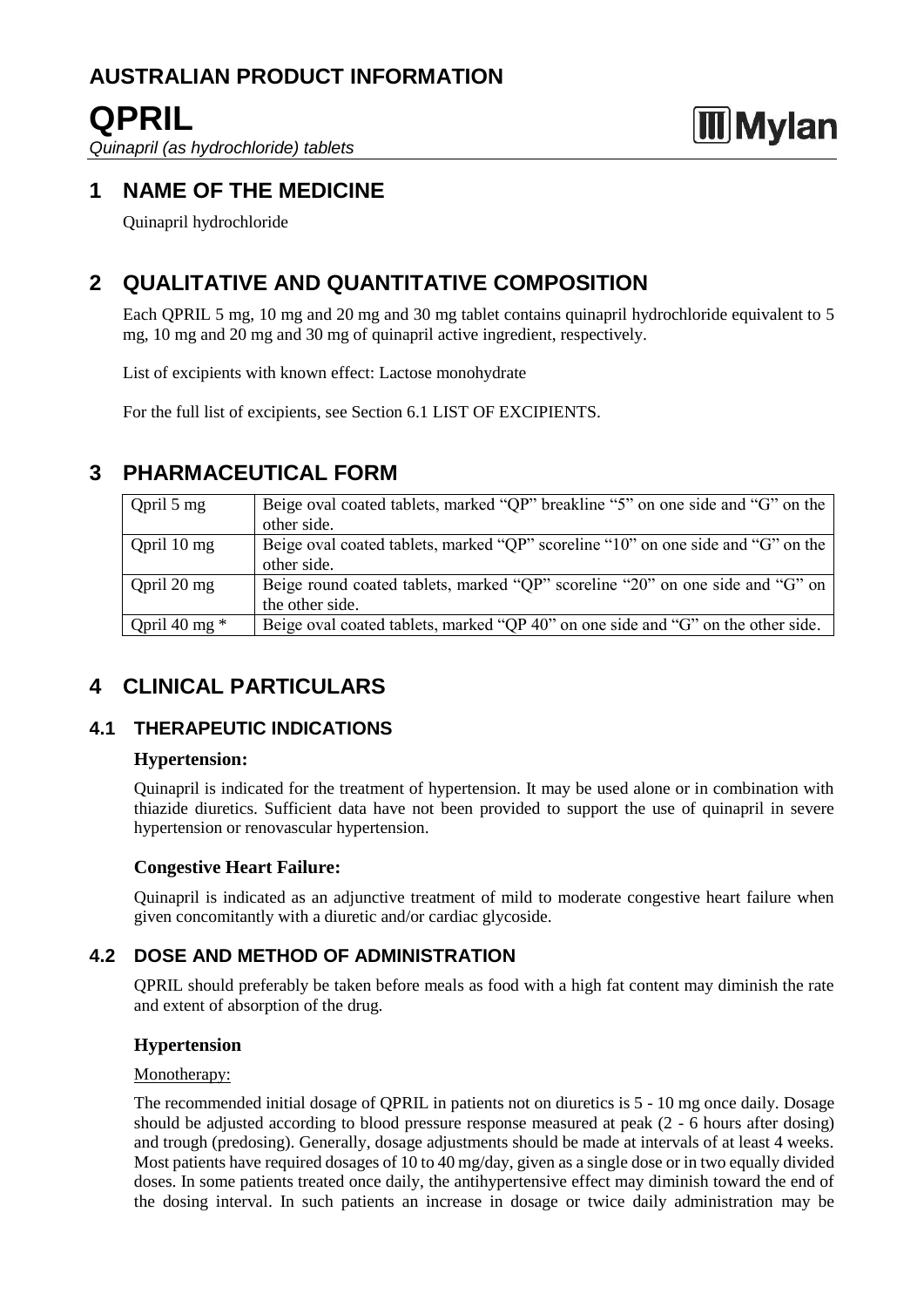warranted. When a dose of 20 mg/day is reached without adequate response, a diuretic may be added (e.g. hydrochlorothiazide 12.5 or 25 mg) or if the dose is increased, optimal control may require twice daily medication.

### Concomitant Diuretics:

If blood pressure is not adequately controlled with QPRIL monotherapy, a diuretic may be added. In patients who are currently being treated with a diuretic, symptomatic hypotension occasionally can occur following the initial dose of QPRIL. To reduce the likelihood of hypotension, the diuretic should, if possible, be discontinued 2 to 3 days prior to beginning therapy with QPRIL (see **section 4.4 SPECIAL WARNINGS AND PRECAUTIONS FOR USE**). Then, if blood pressure is not controlled with QPRIL alone, diuretic therapy should be resumed.

If the diuretic cannot be discontinued, an initial dose of 2.5 to 5 mg QPRIL should be used with careful medical supervision for several hours and until blood pressure has stabilised.

The dosage should subsequently be titrated (as described above) to the optimal response (see **INTERACTIONS WITH OTHER MEDICINES**).

#### Use in Renal Impairment:

Kinetic data indicate that the apparent elimination half-life of quinaprilat increases as creatinine clearance decreases. Recommended starting doses, based on clinical and pharmacokinetic data from patients with renal impairment, are as follows:

| <b>Creatinine Clearance</b> | <b>Maximum Recommended Initial Dose</b>     |
|-----------------------------|---------------------------------------------|
| $> 60$ mL/min               | $10 \text{ mg}$                             |
| $30 - 60$ mL/min            | $5 \text{ mg}$                              |
| $10 - 30$ mL/min            | $2.5 \text{ mg}$                            |
| $< 10$ mL/min               | Insufficient data for dosage recommendation |

Patients should subsequently have their dosage titrated (as described above) to the optimal response.

#### Use in the Elderly ( $\geq 65$  years):

The recommended initial dosage of QPRIL in elderly patients is 10 mg given once daily followed by titration (as described above) to the optimal response.

### **Congestive Heart Failure**

QPRIL is indicated as an adjunctive therapy with diuretics and/or cardiac glycosides. The recommended initial dosage in patients with congestive heart failure is a single 5 mg dose following which the patient should be monitored closely for symptomatic hypotension. If the initial dose of QPRIL is well tolerated, patients may be titrated slowly at weekly intervals given as a divided dose twice a day up to 20 mg/day. Those patients who have received 10 mg twice daily during 1 month with satisfactory response may be transferred to 20 mg once daily. Few patients may require 40 mg/day given in two doses. Titration to higher doses should cease after an effective dose is reached or undesirable hypotension, or orthostasis, or azotaemia prohibits reaching this dose (see **section 4.4 SPECIAL WARNINGS AND PRECAUTIONS FOR USE**). Patients can normally be maintained effectively on doses of 10 to 20 mg/day given as 1 or 2 doses. QPRIL should always be given with concomitant diuretic and/or cardiac glycoside therapy.

Following the initial dose of QPRIL, the patient should be observed under medical supervision for at least 2 hours for the presence of hypotension or orthostasis and, if present, until blood pressure stabilises. The appearance of hypotension, orthostasis, or azotaemia early in dose titration should not preclude further careful dose titration. Consideration should be given to reducing the dose of concomitant diuretics.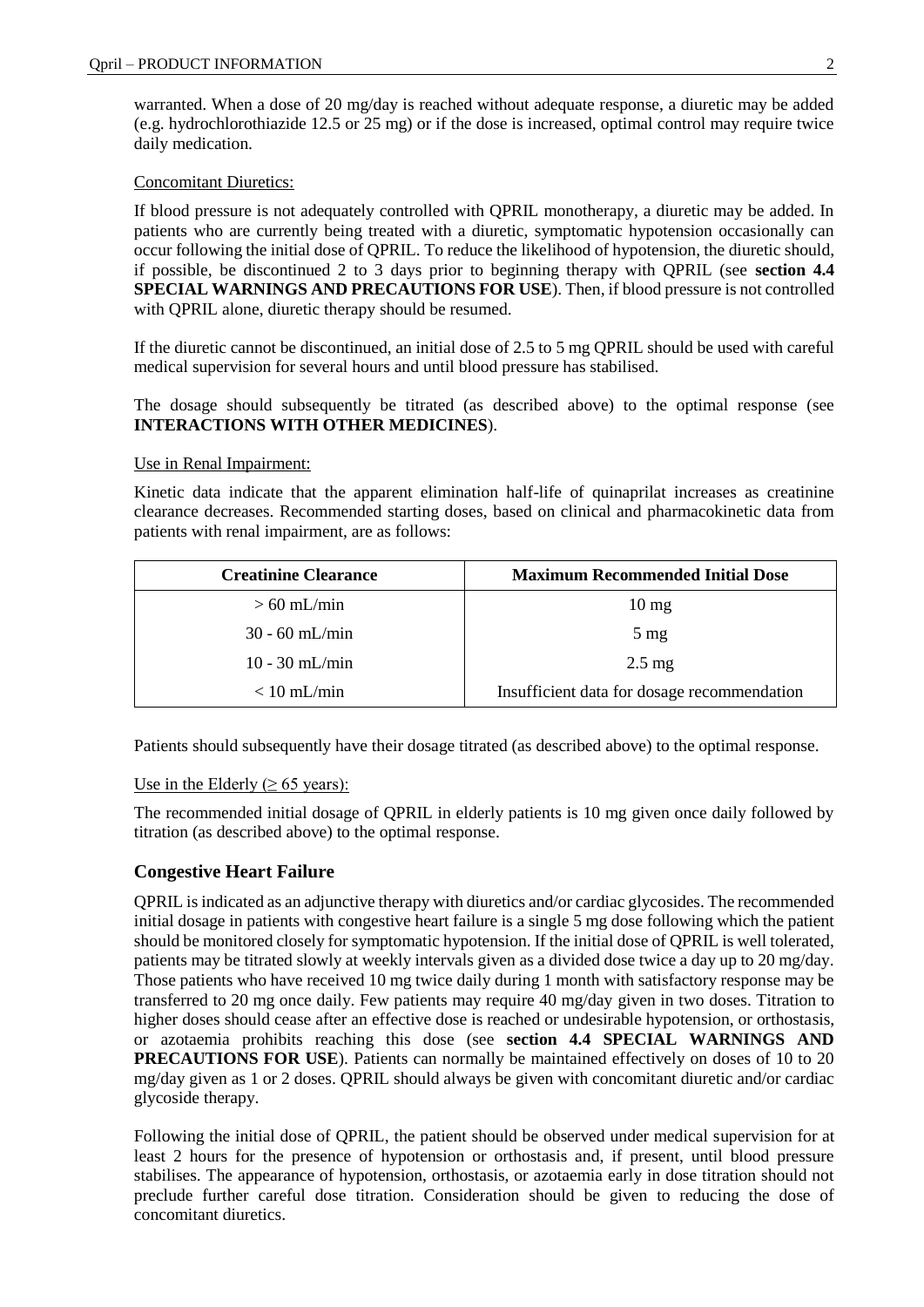Dosage Adjustment in Patients with Heart Failure and Renal Impairment or Hyponatraemia:

Pharmacokinetic data indicate that quinapril elimination is dependent on the level of renal function in patients with heart failure and renal impairment. The recommended initial dose of QPRIL is 5 mg in patients with creatinine clearance above 30 mL/min and 2.5 mg in patients with a creatinine clearance of 10 to 30 mL/min. There is insufficient data for dosage recommendation in patients with creatinine clearance less than 10 mL/min (see **section 4.5 INTERACTIONS WITH OTHER MEDICINES AND OTHER FORMS OF INTERACTIONS**).

### **4.3 CONTRAINDICATIONS**

Quinapril is contraindicated in:

- Patients who are hypersensitive to quinapril or any of the other ingredients in the tablet.
- Patients with history of hereditary and/or idiopathic angioedema or angioedema associated with previous treatment with an ACE inhibitor.
- Combination with sacubitril/valsartan due to the increased risk of angioedema.
- Severe renal artery stenosis.
- Patients haemodialysed using high-flux polyacrylonitrile ('AN69') membranes (see **section 4.4 SPECIAL WARNINGS AND PRECAUTIONS FOR USE, Anaphylactoid Reactions During Haemodialysis**). These patients are likely to experience anaphylactoid reactions if they are treated with ACE inhibitors. This combination should therefore not be used. In such patients, the use of either alternative antihypertensive drugs or alternative membranes (e.g. cuprophane or polysulphone PSF) for haemodialysis is recommended.
- Pregnancy (see **section 4.4 SPECIAL WARNINGS AND PRECAUTIONS FOR USE - Use in Pregnancy**). Women who intend to become pregnant, or of childbearing potential unless on an effective contraceptive and highly unlikely to conceive.

Do not administer Quinapril in combination with aliskiren in:

- Patients with diabetes
- Patients with moderate to severe kidney insufficiency (GFR  $<$  60 mL/min/1.73m<sup>2</sup>).
- Patients with hyperkalemia  $(> 5 \text{ mmol/L}).$
- Congestive heart failure patients who are hypotensive.

Do not administer Quinapril in combination with angiotensin receptor blockers or other ACE inhibitors in:

- Diabetic patients with end organ damage.
- Patients with moderate to severe kidney insufficiency (GFR < 60 mL/min/1.73m<sup>2</sup>).
- Patients with hyperkalemia  $(> 5 \text{ mmol/L}).$
- Congestive heart failure patients who are hypotensive.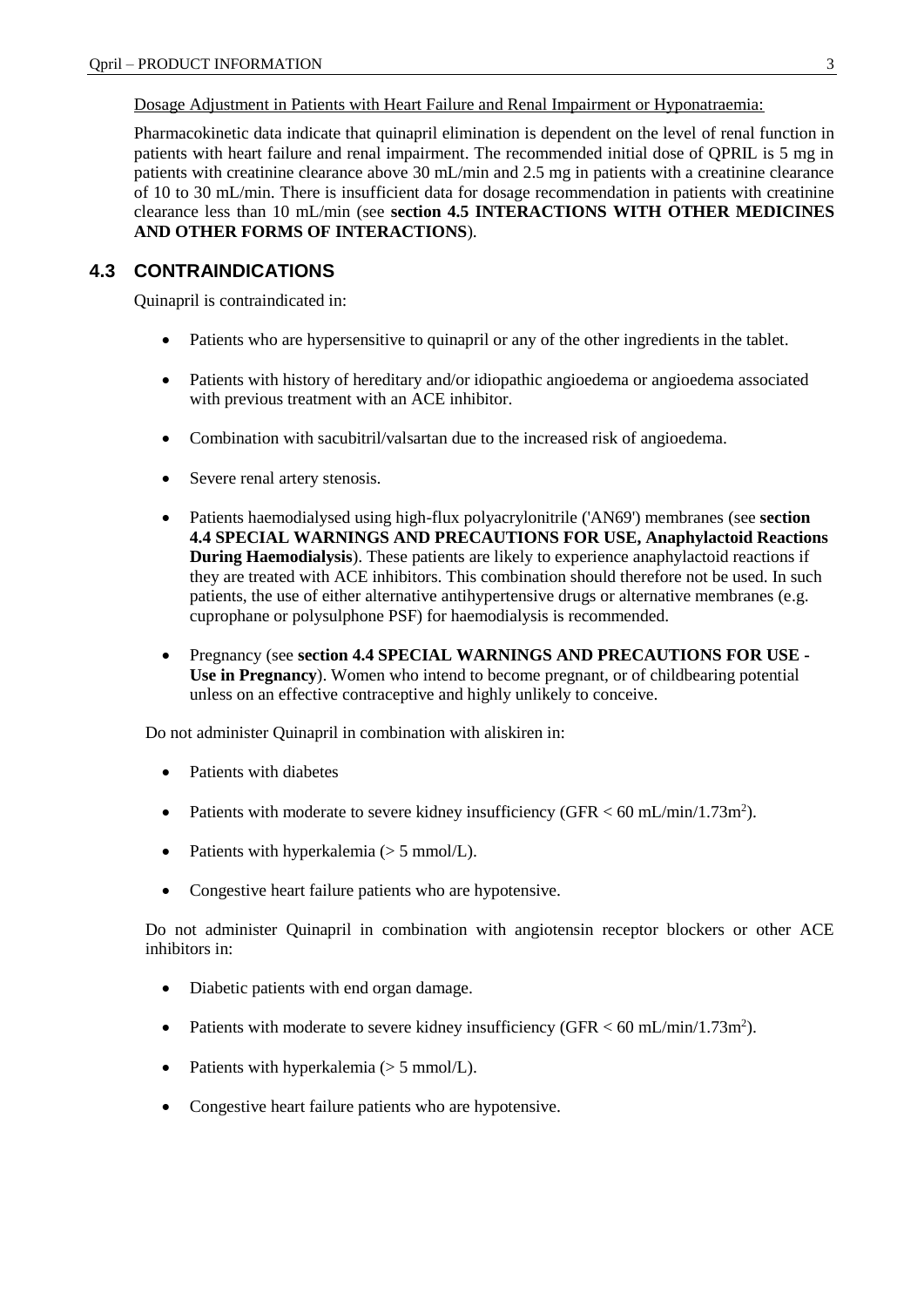### **4.4 SPECIAL WARNINGS AND PRECAUTIONS FOR USE**

### **Angioedema**

Since 1984, severe life-threatening angioedema has been reported with most of the ACE inhibitors. The overall incidence with some of the ACE inhibitors is approximately 0.1 to 0.2%. The aetiology is thought to be non-immunogenic and may be related to accentuated bradykinin activity. Usually the angioedema is nonpitting oedema of the skin, mucous membrane or subcutaneous tissue.

The onset of angioedema associated with the use of ACE inhibitors may be delayed for weeks or months. Patients may have multiple episodes of angioedema with long symptom-free intervals. Angioedema may occur with or without urticaria.

Angioedema of the face, extremities, lips, tongue, glottis, and/or larynx has been reported in patients treated with ACE inhibitors. In such cases the product should be promptly discontinued and the patient carefully observed until the swelling disappears. In instances where swelling is confined to the face and lips, the condition generally resolves without treatment although antihistamines have been useful in relieving symptoms. Angioedema associated with laryngeal oedema can be fatal or near fatal. There seems to be no difference in the incidence of angioedema in patients of either sex or in those with heart failure or hypertension. In the majority of reported cases the symptoms occurred during the first week of therapy.

In USA studies, black patients receiving ACE inhibitor monotherapy have been reported to have a higher incidence of angioedema compared to non-black patients. It should also be noted that in controlled clinical trials conducted in Europe and North America, ACE inhibitors have an effect on blood pressure that is less in black patients than in non-black patients.

Patients taking concomitant mTOR inhibitor (e.g. temsirolimus) or concomitant DPP-IV inhibitor (e.g. vildagliptin) therapy or a neutral endopeptidase inhibitor may be at increased risk for angioedema. Caution should be used when starting an mTOR inhibitor or a DPP-IV inhibitor or a neutral endopeptidase inhibitor (see **section 4.3 CONTRAINDICATIONS**) in a patient already taking an ACE inhibitor.

The risk of angioedema may be increased in patients taking concomitant vildagliptin (see **Section 4.5 Interactions with Other Medicines and Other Forms of Interactions**).

### **Intestinal Angioedema:**

Intestinal angioedema has been reported in patients treated with ACE inhibitors. These patients presented with abdominal pain (with or without nausea or vomiting); in some cases there has been no prior history of facial angioedema and C-1 esterase levels were normal. The angioedema was diagnosed by procedures including abdominal CT scan or ultrasound, or at surgery, and symptoms resolved after stopping the ACE inhibitor. Intestinal angioedema should be included in the differential diagnosis of patients on ACE inhibitors presenting with abdominal pain.

Patients with a history of angioedema unrelated to ACE inhibitor therapy may be at increased risk of angioedema while receiving an ACE inhibitor.

There are reports where switching to another ACE inhibitor was followed by recurrence of oedema and others where it was not. Because of the potential severity of this rare event, another ACE inhibitor should not be used in patients with a history of angioedema to a drug of this class (see **section 4.3 CONTRAINDICATIONS**). Where involvement of tongue, glottis or larynx is likely to cause airway obstruction, appropriate therapy, including adrenaline and oxygen administration, should be carried out promptly or the patient hospitalised. Medical therapy of progressive angioedema should be aggressive. Failing a rapid response, oral/nasal intubation or securing an airway by surgical means (e.g. cricothyrotomy or tracheostomy) may be necessary followed by mechanical ventilation. Patients who respond to medical treatment should be observed carefully for a possible rebound phenomenon.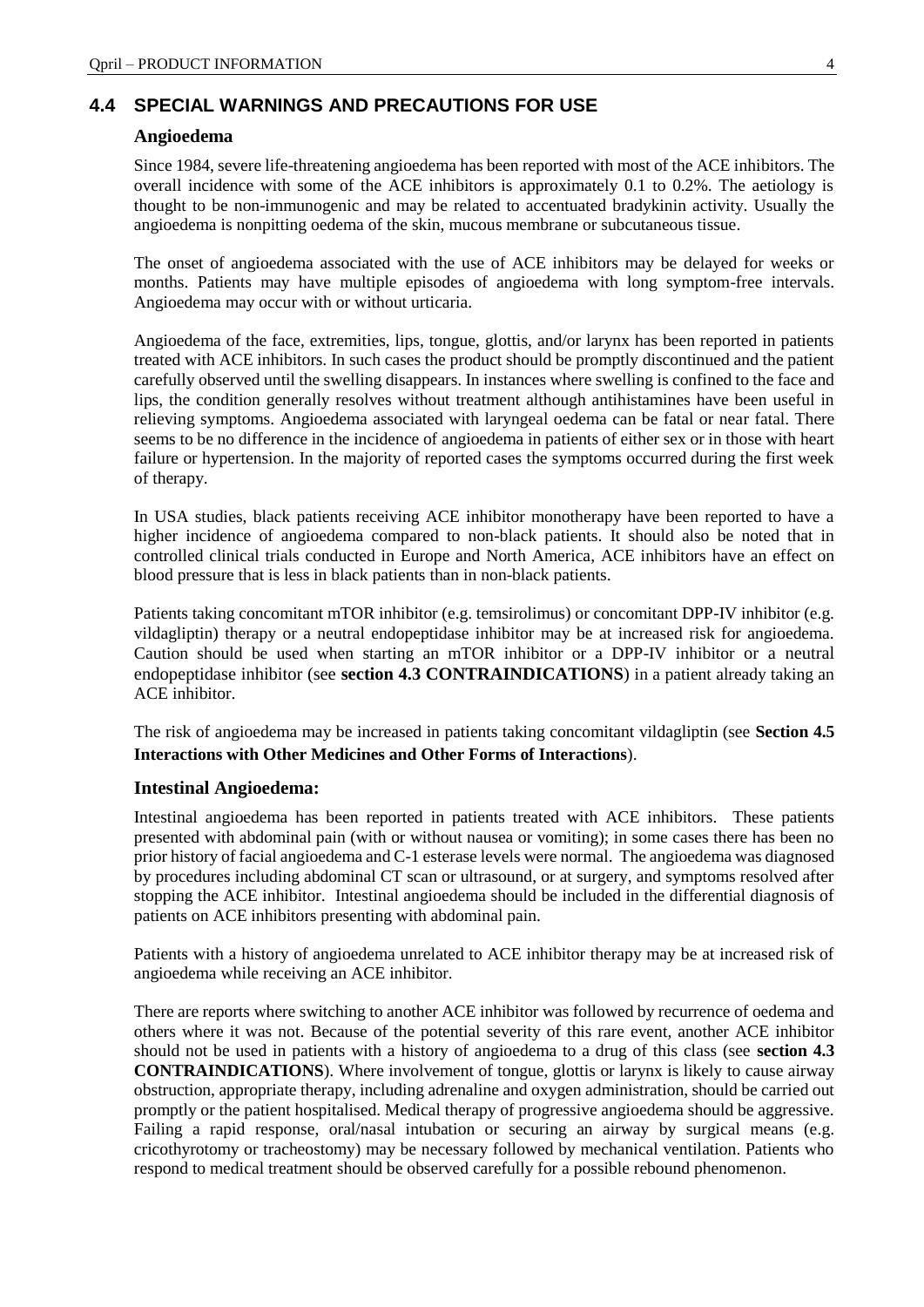#### **Hypotension**

Hypotension may occur in patients commencing treatment with ACE inhibitors. Excessive hypotension is rarely seen in uncomplicated hypertensive patients but is a possible consequence of use in patients with impaired renal function, in salt/volume depleted patients such as patients with renovascular hypertension, vomiting or diarrhoea, those treated vigorously with diuretics, or patients undergoing dialysis (see **section 4.5 INTERACTIONS WITH OTHER MEDICINES AND OTHER FORMS OF INTERACTIONS** and **section 4.8 ADVERSE EFFECTS (UNDESIRABLE EFFECTS)**). In patients with severe congestive heart failure with or without associated renal insufficiency, excessive hypotension has been observed. This may be associated with syncope, neurological deficits, oliguria and/or progressive azotaemia, but rarely with acute renal failure and/or death. Because of the potential fall in blood pressure in these patients, therapy should be started at low doses under very close supervision. Such patients should be followed closely for the first 2 weeks of treatment and whenever the dosage is increased, or diuretic therapy is commenced or increased.

Similar considerations may apply to patients with ischaemic heart or cerebrovascular disease in whom an excessive fall in blood pressure could result in myocardial infarction or cerebrovascular accident. In all high risk patients, it is advisable to initiate treatment at lower dosages than those usually recommended for uncomplicated patients.

If hypotension occurs, the patient should be placed in a supine position and, if necessary, receive an intravenous infusion of normal saline. A transient hypotensive response is not a contraindication to further doses which usually can be given without difficulty once the blood pressure has increased after volume expansion.

Patients already receiving a diuretic when quinapril is initiated can develop symptomatic hypotension. In these patients it is important, if possible, to stop the diuretic for 2 to 3 days before starting quinapril. If blood pressure is not controlled with quinapril alone, the diuretic should be resumed. If it is not possible to withdraw diuretic therapy, begin quinapril at a low initial dose.

#### **Anaphylactoid Reactions During Desensitisation**

Patients receiving ACE inhibitors during desensitising treatment with hymenoptera venom have sustained life-threatening anaphylactoid reactions. In the same patients, these reactions have been avoided when ACE inhibitors were temporarily withheld, but they have reappeared upon inadvertent rechallenge.

### **Anaphylactoid Reactions During LDL Apheresis**

Patients undergoing low-density lipoprotein apheresis with dextran-sulfate absorption when treated concomitantly with an ACE inhibitor, have reported anaphylactoid reactions.

### **Anaphylactoid Reactions During Haemodialysis**

Clinical evidence has shown that patients haemodialysed using certain high-flux membranes (such as polyacrylonitrile membranes) are likely to experience anaphylactoid reactions with concomitant ACE inhibitor treatment. This combination should therefore not be used (see **section 4.3 CONTRAINDICATIONS**). The use of either alternative antihypertensive drugs, or alternative membranes for haemodialysis is recommended (e.g. cuprophane or polysulphone PSF).

### **Hypoglycaemia and Diabetes**

ACE inhibitors have been associated with hypoglycaemia in diabetic patients on insulin or oral hypoglycaemic agents; closer monitoring of diabetic patients may be required.

### **Hyperkalaemia**

ACE inhibitors decrease the formation of angiotensin II, which results in decreased production of aldosterone and an increase in serum potassium levels (> 5.5 mEq/L). Hyperkalaemia is more likely in patients with some degree of renal impairment, those taking concomitant potassium sparing diuretics,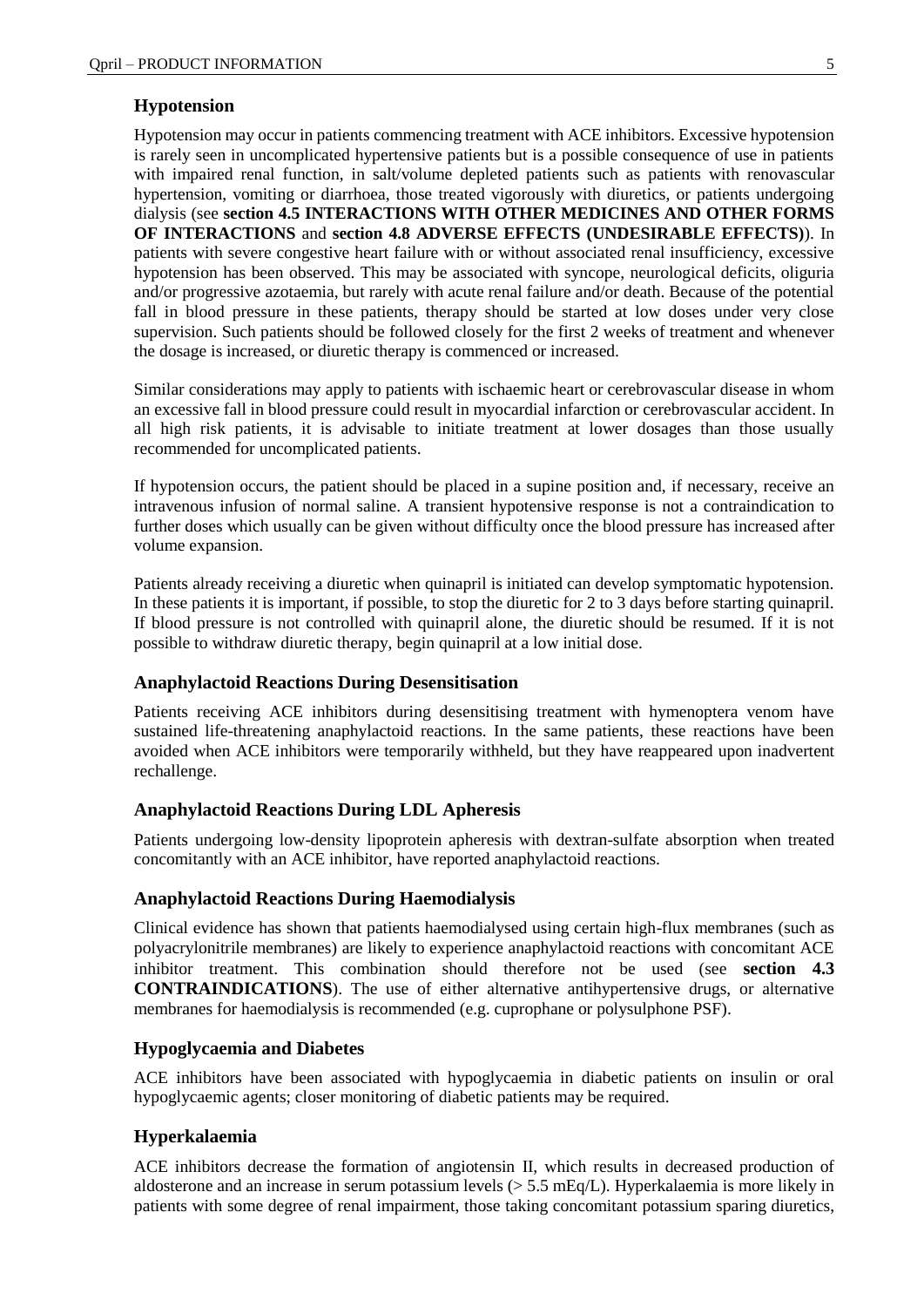potassium supplements, potassium containing salt substitutes or other drugs known to raise serum potassium levels. Diabetics and elderly patients particularly, may be at increased risk of hyperkalaemia. In some patients, hyponatraemia may co-exist with hyperkalaemia. It is recommended that patients undergoing ACE inhibitor treatment should have serum electrolytes (including potassium, sodium and urea) measured from time to time (See **section 4.5 INTERACTIONS WITH OTHER MEDICINES AND OTHER FORMS OF INTERACTIONS**). This is more important in patients taking diuretics. When administered concomitantly, quinapril may reduce the hypokalemia induced by thiazide diuretics.

### **Hyponatraemia and Syndrome of Inappropriate Anti-diuretic Hormone (SIADH)**

Syndrome of Inappropriate Anti-diuretic Hormone (SIADH) and subsequent hyponatraemia has been observed in some patients treated with other ACE inhibitors. It is recommended that serum sodium levels be monitored regularly in the elderly and in other patients at risk of hyponatraemia

#### **Neutropenia/Agranulocytosis**

Agranulocytosis and bone marrow depression (including leucopenia/neutropenia) have been reported with ACE inhibitors. These have mostly occurred in patients with pre-existing impaired renal function, collagen vascular disease, immunosuppressant therapy or a combination of these complicating factors. Most episodes of leucopenia and neutropenia have been single, transient occurrences without any associated clinical symptoms. In addition, data to establish a causal relationship are currently lacking.

It is recommended that periodic monitoring of white blood cell counts should be considered in patients with collagen vascular disease, renal disease (serum creatinine  $\geq 180 \mu$  mol/L) and those on multiple drug therapy with agents known to be nephrotoxic or myelosuppressive.

#### **Dermatological Reactions**

Dermatological reactions characterised by maculopapular pruritic rashes and sometimes photosensitivity have been reported rarely with ACE inhibitors. Rare and sometimes severe skin reactions (e.g. lichenoid eruptions, psoriasis, pemphigus-like rash, rosacea, Stevens-Johnson syndrome) have also been reported. A causal relationship is difficult to assess.

A cutaneous reaction to one ACE inhibitor may not occur with another drug of the same class. There have, however, been reports of cross-reactivity.

#### **Taste Disturbance (Dysgeusia)**

The incidence of taste disturbance was reported to be high (up to 12.5%) with high doses of one ACE inhibitor, but the overall incidence for the class is probably low  $( $0.5\%$ ). However, the relevant data$ are scarce and difficult to interpret.

Taste disturbance has been described as a suppression of taste or a metallic sensation in the mouth. The dysgeusia usually occurs in the first few weeks of treatment and may disappear within 1 to 3 months despite continued treatment.

### **Surgery/anaesthesia**

In patients undergoing major surgery or who require anaesthesia, hypotension due to anaesthetic agents may be greater in patients receiving ACE inhibitors because of interference with compensatory mechanisms associated with the renin-angiotensin system. If perioperative hypotension occurs, volume expansion would be required.

### **Valvular Stenosis**

Patients with aortic stenosis are at a particular risk of decreased coronary perfusion and hypotension when treated with vasodilators. Vasodilators may tend to drop diastolic pressure, and hence coronary perfusion pressure, without producing the concomitant reduction in myocardial oxygen demand that normally accompanies vasodilatation. The true clinical importance of this concern is uncertain. Nevertheless, ACE inhibitors should be avoided in such patients.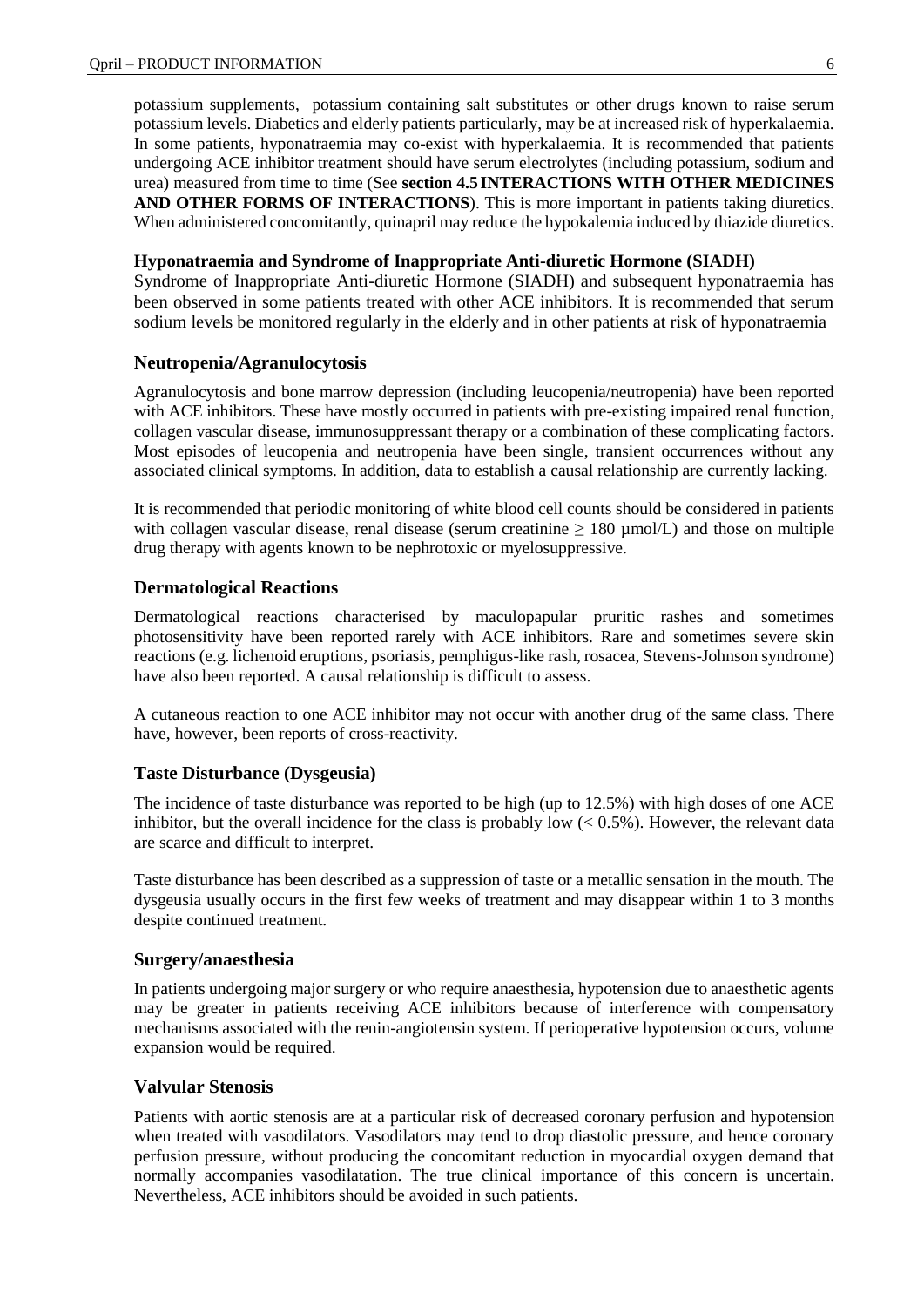### **Concomitant use of ACE inhibitors or angiotensin receptor antagonists, antiinflammatory drugs and thiazide diuretics:**

The use of an ACE inhibiting drug (ACE-inhibitor or angiotensin receptor antagonist), an antiinflammatory drug (NSAID or COX-2 inhibitor) and a thiazide diuretic at the same time increases the risk of renal impairment. This includes use in fixed-combination products containing more than one class of drug. Concomitant use of these medications should be accompanied by increased monitoring of serum creatinine, particularly at the institution of the treatment. The concomitant of drugs from these three classes should be used with caution particularly in elderly patients or those with pre-existing renal impairment.

### **Dual Blockade of the Renin-Angiotensin-Aldosterone System (RAAS)**

As a consequence of inhibiting the RAAS, hypotension, syncope, hyperkalaemia, and changes in renal function (including acute renal failure) have been reported in susceptible individuals with congestive heart failure, especially if combining medicinal products that affect this system. Dual blockade of the RAAS with ACE-inhibitors, angiotensin receptor blockers or a direct renin inhibitor such as aliskiren, is associated with an increased risk of developing these conditions compared to monotherapy. Routine combination therapy with RAAS acting agents is not recommended and should be limited to individually defined cases with close monitoring of blood pressure, renal function and electrolyte levels (see **section 4.3 CONTRAINDICATIONS**).

### **Foetal / Neonatal Morbidity and Mortality**

### See **section 4.6 FERTILITY, PREGNANCY AND LACTATION - Use in Pregnancy**.

### **Cough**

Cough has been reported with the use of ACE inhibitors, including quinapril. Characteristically, the cough is persistent dry, non-productive, and resolves after discontinuation of therapy. The frequency of reports has been increasing since cough was first recognised as a side effect of ACE inhibitor therapy. In various studies, the incidence of cough varies between 2 to 15% depending on the drug, dosage and duration of use. ACE inhibitor-induced cough should be considered as part of the differential diagnosis of cough.

The cough is often worse when lying down or at night, and has been reported more frequently in women (who account for two-thirds of the reported cases). Patients who cough may have increased bronchial reactivity compared to those who do not. The observed higher frequency of this side effect in nonsmokers may be due to a higher level of tolerance in smokers to cough.

The cough is most likely due to stimulation of the pulmonary cough reflex by kinins (bradykinin) and/or prostaglandins which accumulate because of ACE inhibition. Once a patient has developed intolerable cough, an attempt may be made to switch the patient to another ACE inhibitor; the reaction may recur but this is not invariably the case. A change to another class of drug may be required in severe cases.

#### **Use in Hepatic Impairment**

Hepatitis or hepatic failure have been rarely seen in clinical trials with quinapril, however, hepatitis (hepatocellular and/or cholestatic), elevations of liver enzymes and/or serum bilirubin have occurred during therapy with other ACE inhibitors in patients with or without pre-existing liver abnormalities. In most cases the changes were reversed on discontinuation of the drug. In patients with hepatic impairment from alcoholic cirrhosis, it has been shown that the half-life of quinapril was doubled in comparison to age-matched controlled volunteers. This indicates that liver metabolism is an important facet of quinapril metabolism. There was no alteration in the half-life of quinaprilat probably because renal excretion is its principal method of removal. The plasma quinaprilat levels were, however, lower than matched controls. The results suggested that not only the rate but also the extent of the conversion of quinapril to quinaprilat were impaired. Particularly in patients with severe hepatic insufficiency there may be a reduction in efficacy of quinapril due to failure of conversion to the active metabolite.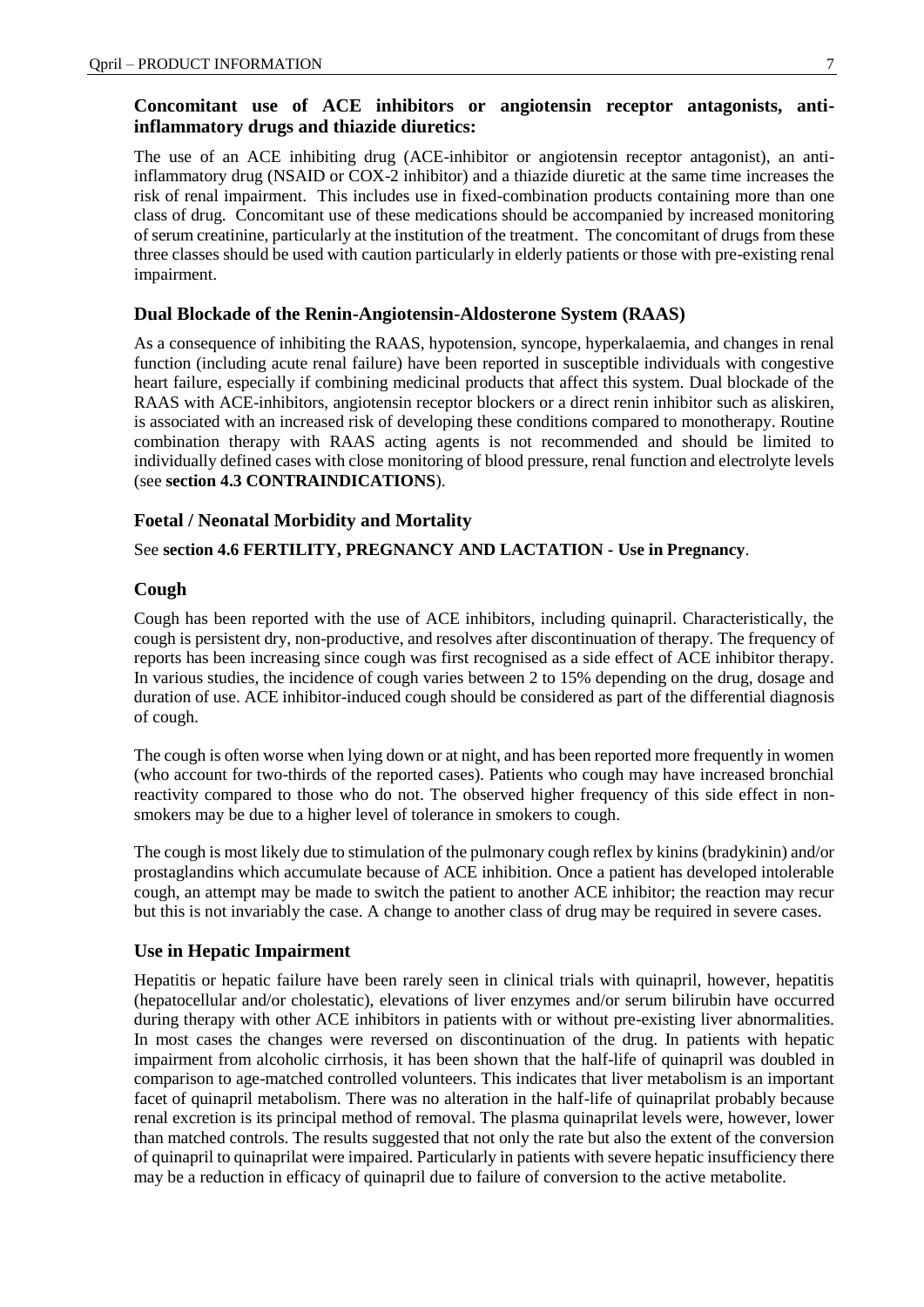Quinapril when combined with a diuretic should be used with caution in patients with impaired hepatic function or progressive liver disease since minor alterations of fluid and electrolyte balance may precipitate hepatic coma.

### **Use in Renal Impairment**

As a consequence of inhibiting the renin-angiotensin-aldosterone system, changes in renal function may be anticipated in susceptible individuals. In patients with severe heart failure whose renal function may depend on the activity of the renin-angiotensin-aldosterone system, treatment with ACE inhibitors, including quinapril, may be associated with oliguria and/or progressive azotaemia and rarely acute renal failure and/or death (see **section 4.8 ADVERSE EFFECTS (UNDESIRABLE EFFECTS)**).

In clinical studies in hypertensive patients with unilateral or bilateral renal artery stenosis, increases in blood urea nitrogen and serum creatinine have been observed in 20% of patients. These increases were usually reversible upon discontinuation of the ACE inhibitor. ACE inhibitors should not be used in patients with known or suspected renal artery stenosis (see **section 4.3 CONTRAINDICATIONS**). When an ACE inhibitor is given to a patient with stenosis of the renal artery supplying a solitary kidney or with bilateral renal artery stenosis, acute renal insufficiency may occur. ACE inhibition may also cause a decrease in renal function in patients with stenosis of the artery supplying a transplanted kidney. It is believed that renal artery stenosis reduces the pressure in the afferent glomerular arteriole, and transglomerular hydrostatic pressure is then maintained by angiotensin II-induced constriction of the efferent arteriole. When an ACE inhibitor is given, the efferent arteriole relaxes, glomerular filtration pressure falls and renal failure may result. The thrombotic occlusion of a stenosed renal artery can be precipitated by ACE inhibitors.

The half-life of quinaprilat is prolonged as creatinine clearance falls. Patients with a creatinine clearance of <60 mL/min require a lower initial dosage of quinapril (see **section 4.2 DOSE AND METHOD OF ADMINISTRATION**). These patients' dosage should be titrated upwards based upon therapeutic response, and renal function should be closely monitored although initial studies do not indicate that quinapril produces further deterioration in renal function.

In people with a creatinine clearance  $<$  40 mL/min/1.73 m<sup>2</sup>, quinaprilat did accumulate but not as much as would be suggested by the increased half-life (2.2 to 12 hours) implying that alternative methods of removal become important.

Some hypertensive or heart failure patients with no apparent pre-existing renovascular disease have developed increases in blood urea nitrogen and serum creatinine, which is usually minor and transient. This is more likely to occur in patients with pre-existing renal impairment or in those on diuretics. Dosage reduction of the ACE inhibitor and/or discontinuation of the diuretic may be required.

If a deterioration in renal function has occurred after treatment with one ACE inhibitor, then it is likely to be precipitated by another and in these patients usage of another class of antihypertensive agent would be preferable. Patients with unilateral renal artery disease present a special problem as deterioration of renal function may not be apparent from measurement of blood urea and serum creatinine.

Some ACE inhibitors have been associated with the occurrence of proteinuria (up to 0.7%) and/or decline in renal function in patients with one or more of the following characteristics: old age, preexisting renal disease, concomitant treatment with potassium-sparing diuretics or high doses of other diuretics, limited cardiac reserve, or treatment with a non-steroidal anti-inflammatory drug.

Evaluation of hypertensive patients should always include assessment of renal function (see **section 4.2 DOSE AND METHOD OF ADMINISTRATION**).

#### **Use in the Elderly**

Elderly patients exhibited increased area under the plasma concentration time curve (AUC) and peak levels for quinaprilat compared to values observed in younger patients; this appeared to relate to decreased renal function rather than to age itself. In controlled and uncontrolled studies of quinapril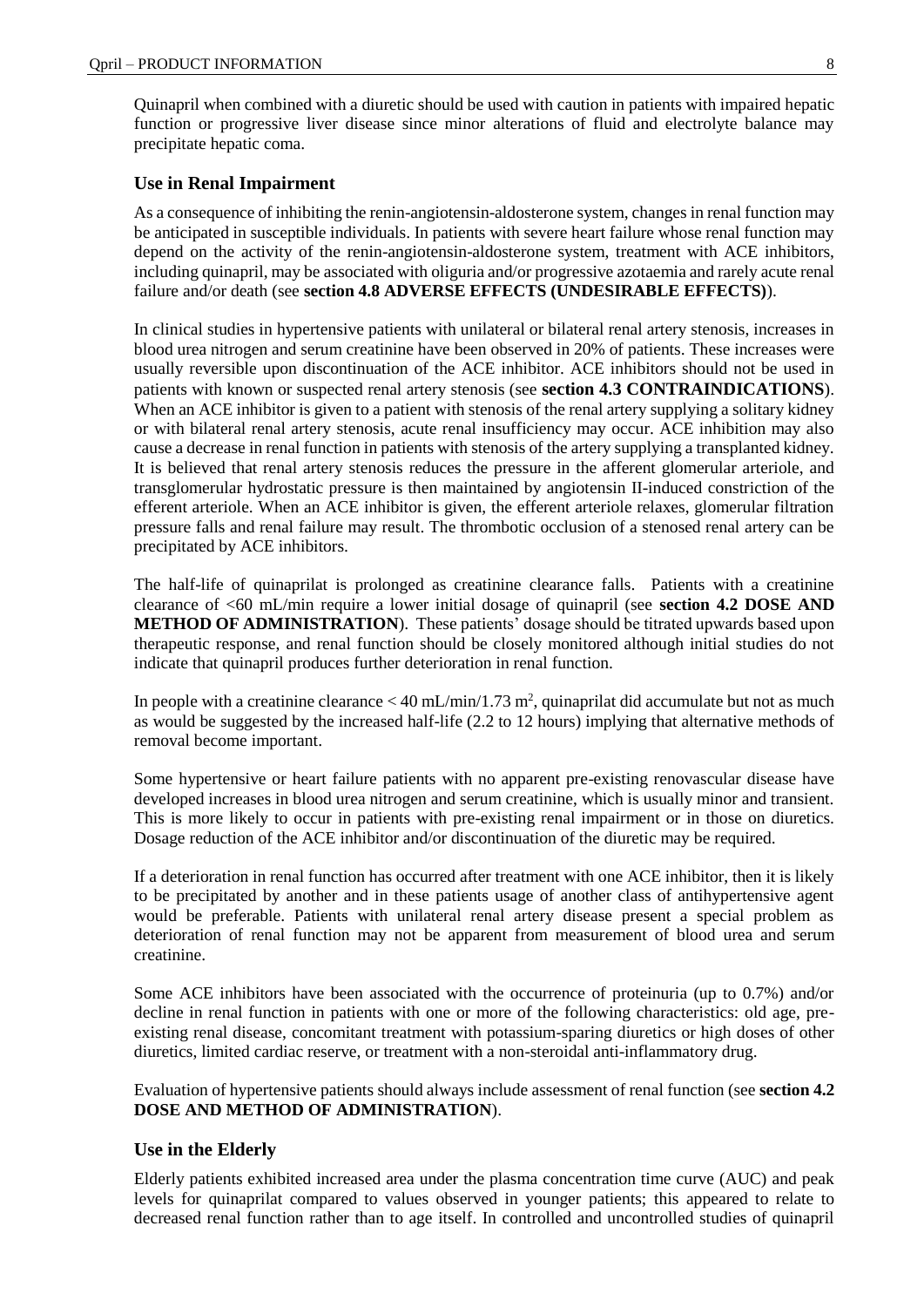where 918 (21%) patients were 65 years and older, no overall differences in effectiveness or safety were observed between older and younger patients. However, greater sensitivity of some older individual patients cannot be ruled out.

### **Paediatric Use**

The safety and effectiveness of QPRIL in children have not been established.

### **Effects on Laboratory Tests**

See **section 4.8 ADVERSE EFFECTS (UNDESIRABLE EFFECTS), laboratory Findings**.

### **4.5 INTERACTIONS WITH OTHER MEDICINES AND OTHER FORMS OF INTERACTIONS**

### **Concomitant diuretic therapy:**

When a diuretic is added to the therapy of a patient receiving an ACE inhibitor, the antihypertensive effect is usually additive. Patients on diuretics, especially those on recently instituted diuretic therapy or in those with intravascular volume depletion, may occasionally experience an excessive reduction of blood pressure after initiation of therapy with QPRIL. The possibility of hypotensive effects with QPRIL may be minimised by discontinuing the diuretic and ensuring adequate hydration and salt intake prior to initiation of treatment with QPRIL. If it is not possible to discontinue the diuretic, the starting dose of QPRIL should be reduced and the patient closely observed for several hours following the initial dose of the ACE inhibitor and until the blood pressure has stabilised (see **section 4.2 DOSE AND METHOD OF ADMINISTRATION**).

#### **Agents Increasing Serum Potassium:**

QPRIL can attenuate potassium loss caused by thiazide diuretics and increase serum potassium when used alone. The concomitant therapy of an ACE inhibitor with a potassium-sparing diuretics (e.g. spironolactone, triamterene, or amiloride), potassium supplements, or potassium-containing salt substitutes, or other drugs known to raise serum potassium levels can increase the risk of hyperkalaemia. Therefore if co-administration is indicated they should be used with caution and patient's serum potassium should be monitored frequently.

In patients who are elderly or have compromised renal function, co-administration of an ACE inhibitor with sulfamethoxazole/ trimethoprim has been associated with severe hyperkalaemia, which is thought to be due to trimethoprim. Quinapril and trimethoprim containing products should therefore be coadministered with caution and with appropriate monitoring of serum potassium.

#### **Dual Blockade of the Renin-Angiotensin-Aldosterone System (RAAS)**

Dual blockade of the RAAS with angiotensin receptor blockers, ACE inhibitors, or aliskiren is associated with the increased risks of hypotension, hyperkalaemia, and changes in renal function (including acute renal failure) compared to monotherapy. Closely monitor blood pressure, renal functions and electrolytes in patients on QPRIL and other agents that affect the RAAS (see **section 4.4 SPECIAL WARNINGS AND PRECAUTIONS FOR USE**).

Do not administer quinapril in combination with aliskiren in patients with diabetes, in patients with moderate to severe renal impairment (GFR  $<$  60 mL/min/1.73m<sup>2</sup>), in patients with hyperkalaemia ( $>$  5 mmol/L) or in congestive heart failure patients who are hypotensive (see **section 4.3 CONTRAINDICATION**).

Do not administer quinapril in combination with angiotensin receptor blockers or other ACE inhibitors in diabetic patients with end organ damage, in patients with moderate to severe renal impairment (GFR  $<$  60 mL/min/1.37m<sup>2</sup>), in patients with hyperkalaemia ( $>$  5 mmol/L) or in congestive heart failure patients who are hypotensive (see **section 4.3 CONTRAINDICATIONS**).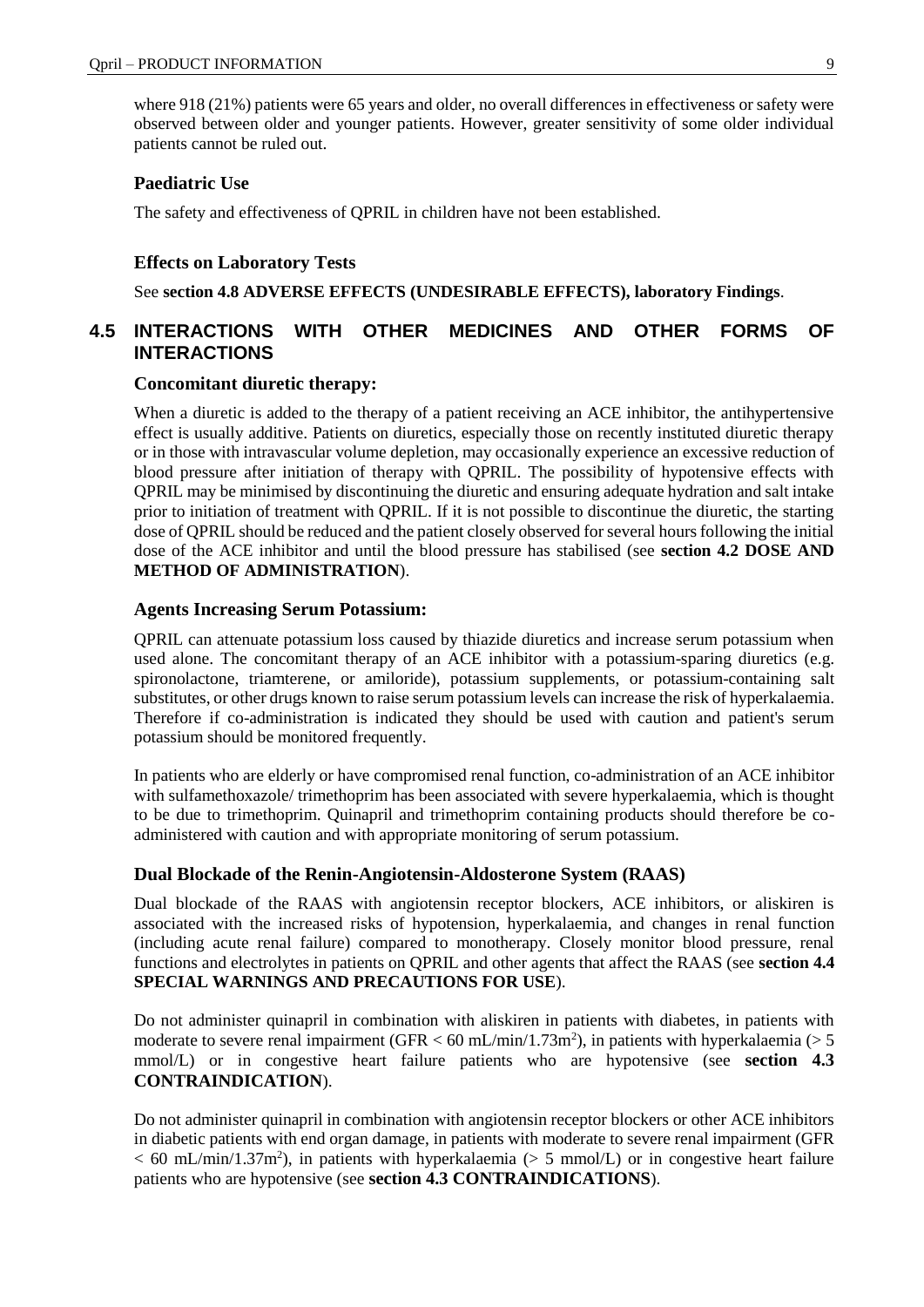### **Tetracycline and Other Drugs That Interact with Magnesium:**

Simultaneous administration of tetracycline with QPRIL reduced the absorption of tetracycline by approximately 28 to 37%, possibly due to the high magnesium content in QPRIL tablets. This interaction should be considered if co-prescribing quinapril and tetracycline or other drugs that interact with magnesium.

### **Lithium:**

Increased serum lithium and symptoms of lithium toxicity have been reported in patients receiving lithium concomitantly with drugs which cause elimination of sodium, including ACE inhibitors. These drugs should be co-administered with caution and frequent monitoring of serum lithium levels is recommended. If a diuretic is also used, the risk of lithium toxicity may be increased.

### **Non-steroidal Anti-inflammatory Agents including Selective Cyclooxygenase-2 Inhibitors (COX-2 Inhibitors):**

Non-steroidal anti-inflammatory drugs with prostaglandin synthetase inhibitory properties (e.g. indomethacin) may diminish the antihypertensive efficacy of concomitantly administered ACE inhibitors.

In patients who are elderly, volume-depleted (including those on diuretic therapy), or with compromised renal function, co-administration of NSAIDs, including selective COX-2 inhibitors, with ACE inhibitors, including quinapril, may result in deterioration of renal function, including possible acute renal failure. These effects are usually reversible. Monitor renal function periodically in patients receiving quinapril and NSAID therapy.

The antihypertensive effect of ACE inhibitors, including quinapril, may be attenuated by NSAIDs.

### **Other Drugs Known to Cause Angioedema:**

Patients taking concomitant mTOR inhibitor (e.g. temsirolimus) or concomitant DPP-IV inhibitor (e.g. vildagliptin) therapy or a neutral endopeptidase inhibitor may be at increased risk for angioedema. Caution should be used when starting an mTOR inhibitor or a DPP-IV inhibitor or a neutral endopeptidase inhibitor (see **section 4.3 CONTRAINDICATIONS**) in a patient already taking an ACE inhibitor.

### **Vildagliptin**

Coadministration of ACE inhibitor and vildagliptin may increase the risk of angioedema (see **Section 4.4 Special Warnings and Precautions for Use**).

### **Agents Affecting Sympathetic Activity:**

Agents affecting sympathetic activity (e.g. ganglionic blocking agents or adrenergic neurone blocking agents) may be used with caution. Beta-adrenergic blocking drugs will increase the antihypertensive effect of ACE inhibitors, and therefore the patient will need to be closely supervised.

### **Other agents:**

Drug interaction studies of quinapril with other agents showed:

Multiple dose therapy with propranolol or cimetidine has no effect on the pharmacokinetics of single doses of quinapril.

The anticoagulant effect of a single dose of warfarin (measured by prothrombin time) was not significantly changed by quinapril co-administration twice daily.

Quinapril treatment did not affect the pharmacokinetics of digoxin.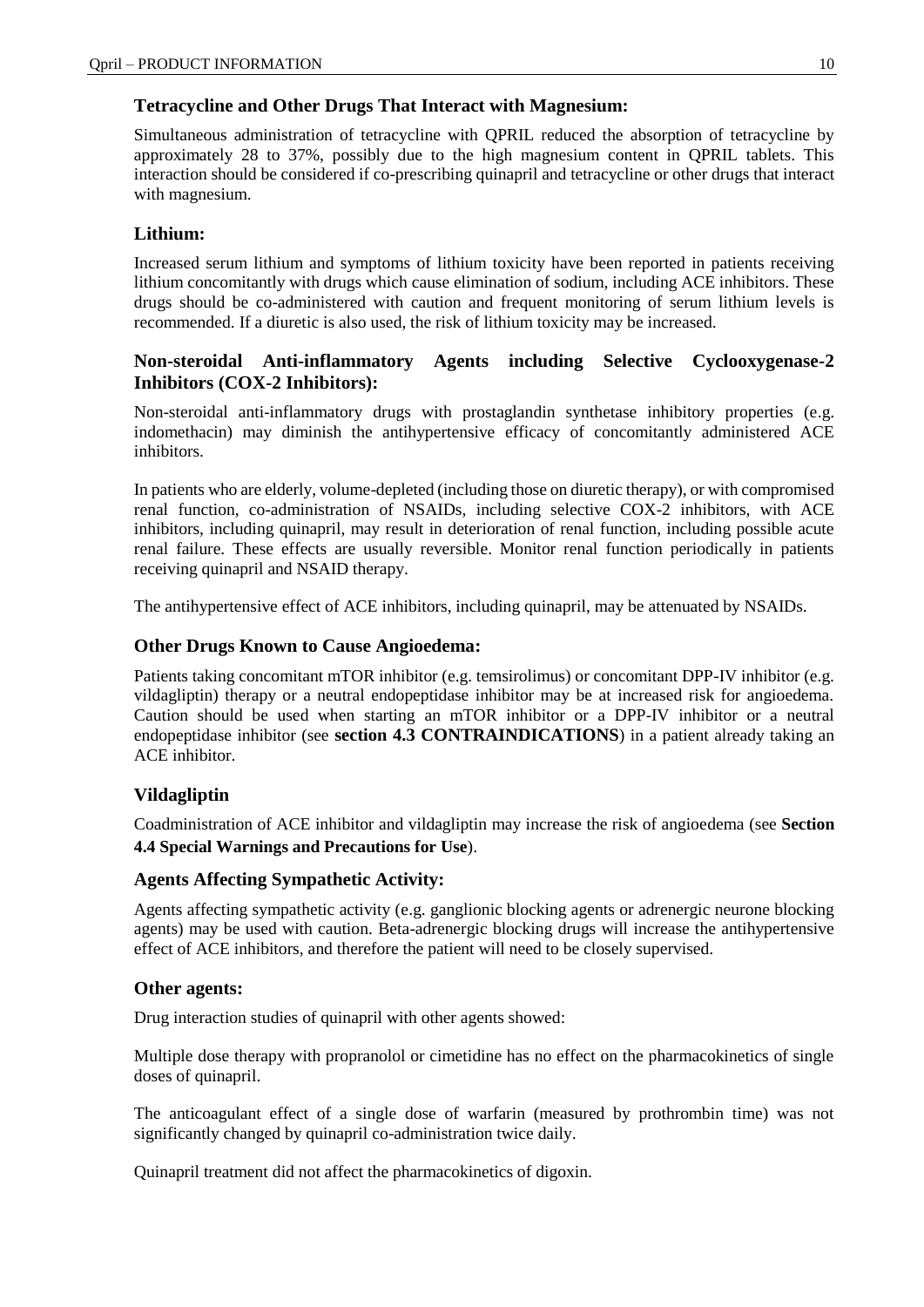No pharmacokinetic interaction was observed when single doses of quinapril and hydrochlorothiazide were administered concomitantly.

### **4.6 FERTILITY, PREGNANCY AND LACTATION**

### **Effects on Fertility**

There were no adverse effects on fertility or reproduction in rats at oral doses up to 100 mg/kg/day.

### **Use in Pregnancy**

### Pregnancy Category: D

Drugs which have caused, are suspected to have caused or may be expected to cause, an increased incidence of human foetal malformations or irreversible damage. These drugs may also have adverse pharmacological effects. Accompanying texts should be consulted for further details.

As with all ACE inhibitors, QPRIL should not be taken during pregnancy (see **section 4.3 CONTRAINDICATIONS**). Pregnancy should be excluded before starting treatment with QPRIL and avoided during treatment.

If a patient intends to become pregnant, treatment with ACE inhibitors must be discontinued and replaced by another form of treatment.

If a patient becomes pregnant while on ACE inhibitors, the tablets should be discontinued immediately and arrangements for further care should be made.

Infants exposed to ACE inhibitors during any stage of pregnancy may be at an increased risk for malformations of the cardiovascular system and central nervous system. A historical cohort study in over 29,000 infants born to non-diabetic mothers has shown 2.7 times higher risk for congenital malformations in infants exposed to any ACE inhibitor during the first trimester compared to no exposure. The risk ratios for cardiovascular and central nervous system malformations were 3.7 times (95% confidence interval 1.89 to 7.3) and 4.4 times (95% confidence interval 1.37 to 14.02) respectively, compared to no exposure.

Post-marketing experience with all ACE inhibitors suggest that exposure *in utero* may be associated with hypotension and decreased renal perfusion in the foetus. ACE inhibitors have been associated with foetal death *in utero*. Adverse effects appear to be most likely in the second and third trimesters, but can also occur during the first trimester of pregnancy.

There have also been reports of prematurity, hypotension, renal system disorders (including renal failure), skull hypoplasia, oligohydramnios, limb contractures, craniofacial deformities, hypoplastic lung development, intrauterine growth retardation, patent ductus arteriosus, foetal death and/or death in the newborn in association with the maternal use of ACE inhibitors.

Infants with a history of *in utero* exposure to ACE inhibitors should be closely observed for hypotension, oliguria and hyperkalaemia. If such complications occur, attention should be directed toward support of blood pressure and renal perfusion. Haemodialysis and peritoneal dialysis have little effect on the elimination of quinapril and quinaprilat.

### **Use in Lactation**

ACE inhibitors, including quinapril, are secreted in human milk to a limited extent. Because of the potential for serious reactions in nursing infants, QPRIL should not be given to a nursing mother.

### **4.7 EFFECTS ON ABILITY TO DRIVE AND USE MACHINES**

The ability to engage in activities such as operating machinery or operating a motor vehicle may be impaired, especially when initiating QPRIL therapy.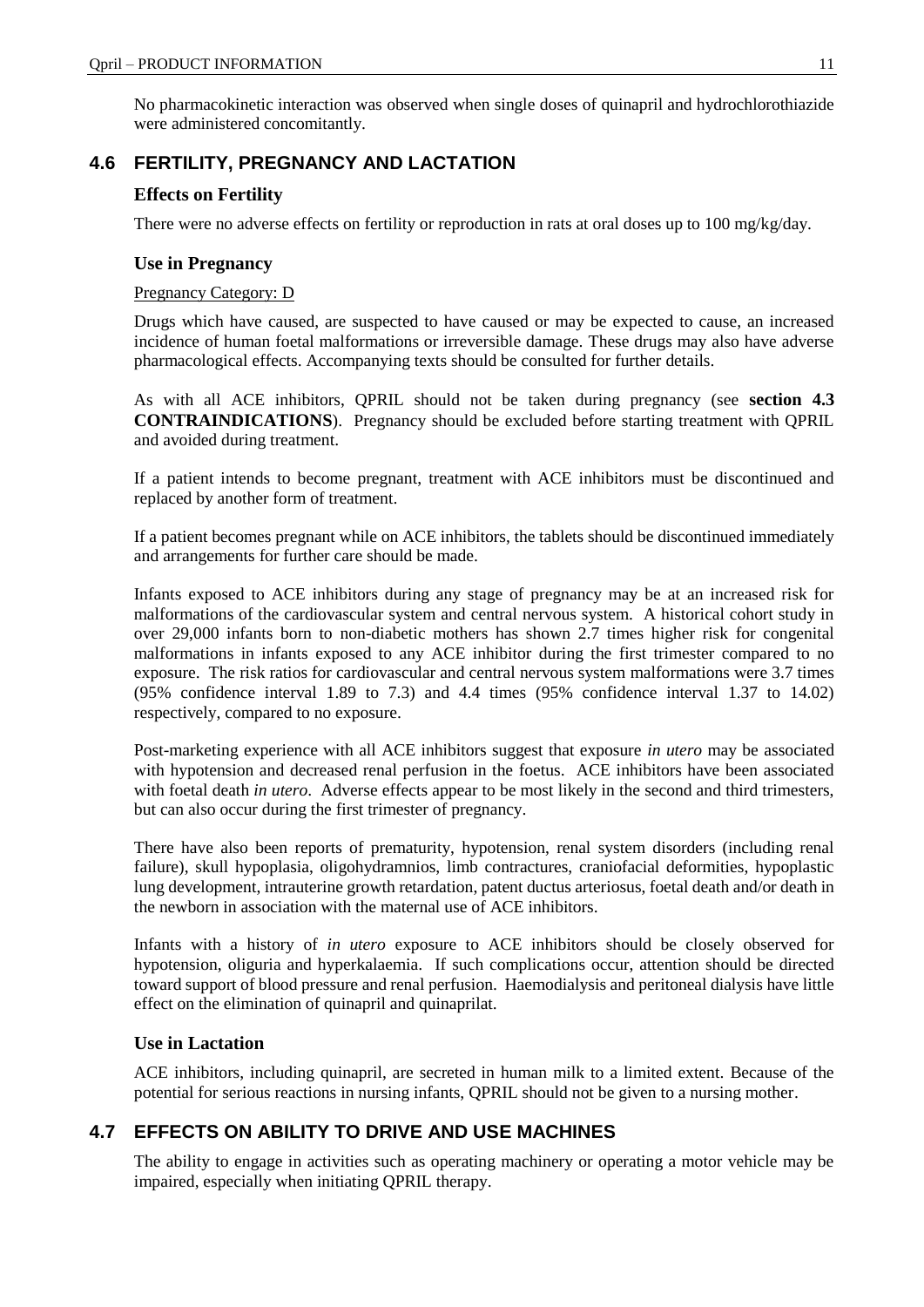### **4.8 ADVERSE EFFECTS (UNDESIRABLE EFFECTS)**

### **Hypertension**

Quinapril has been evaluated for safety in 4960 subjects and patients and was well tolerated. Of these 3203 patients, including 655 elderly patients, participated in controlled clinical trials. Quinapril has been evaluated for long-term safety in over 1400 patients treated for 1 year or more.

Adverse experiences were usually mild and transient in nature. Discontinuation of therapy because of adverse events was required in 4.7% of patients in placebo-controlled hypertension trials.

Adverse experiences probably or possibly related to therapy or of unknown relationship to therapy occurring in 1% or more of the 1563 patients in placebo-controlled hypertension trials who were treated with quinapril are shown below.

|                        | Quinapril Hydrochloride<br>$(n=1563)$<br>% Incidence<br>(Discontinuance) | Placebo $(n=579)$<br>% Incidence<br>(Discontinuance) |
|------------------------|--------------------------------------------------------------------------|------------------------------------------------------|
| Headache               | 5.6(0.7)                                                                 | 10.9(0.7)                                            |
| <b>Dizziness</b>       | 3.9(0.8)                                                                 | 2.6(0.2)                                             |
| Fatigue                | 2.6(0.3)                                                                 | 1.0                                                  |
| Coughing $*$           | 2.0(0.5)                                                                 | 0.0                                                  |
| Nausea and/or Vomiting | 1.4(0.3)                                                                 | 1.9(0.2)                                             |
| Abdominal Pain         | 1.0(0.2)                                                                 | 0.7                                                  |

### **Adverse Events in Placebo-Controlled Trials**

\* see **section 4.4 SPECIAL WARNINGS AND PRECAUTIONS FOR USE, Cough**.

### **Heart Failure**

Quinapril has been evaluated for safety in 1222 quinapril treated patients. Of these, 632 patients participated in controlled trials. In placebo-controlled trials, discontinuation of therapy because of adverse events was required in 6.8% of patients with congestive heart failure.

Adverse experience probably or possibly related or of unknown relationship to therapy occurring in 1% or more of the 585 patients in placebo-controlled congestive heart failure trials who were treated with quinapril are shown below.

|                        | Quinapril Hydrochloride<br>$(n=585)$<br>% Incidence (Discontinuance) | Placebo $(n=295)$<br>% Incidence (Discontinuance) |
|------------------------|----------------------------------------------------------------------|---------------------------------------------------|
| <b>Dizziness</b>       | 7.7(0.7)                                                             | 5.1(1.0)                                          |
| Coughing $*$           | 4.3(0.3)                                                             | 1.4                                               |
| Hypotension            | 2.9(0.5)                                                             | 1.0                                               |
| Fatigue                | 2.6(0.2)                                                             | 1.4                                               |
| Nausea and/or Vomiting | 2.4(0.2)                                                             | 0.7                                               |
| <b>Chest Pain</b>      | 2.4                                                                  | 1.0                                               |
| Dyspnoea               | 1.9(0.2)                                                             | 2.0                                               |
| Diarrhoea              | 1.7                                                                  | 1.0                                               |

### **Adverse Events in Placebo-Controlled Trials**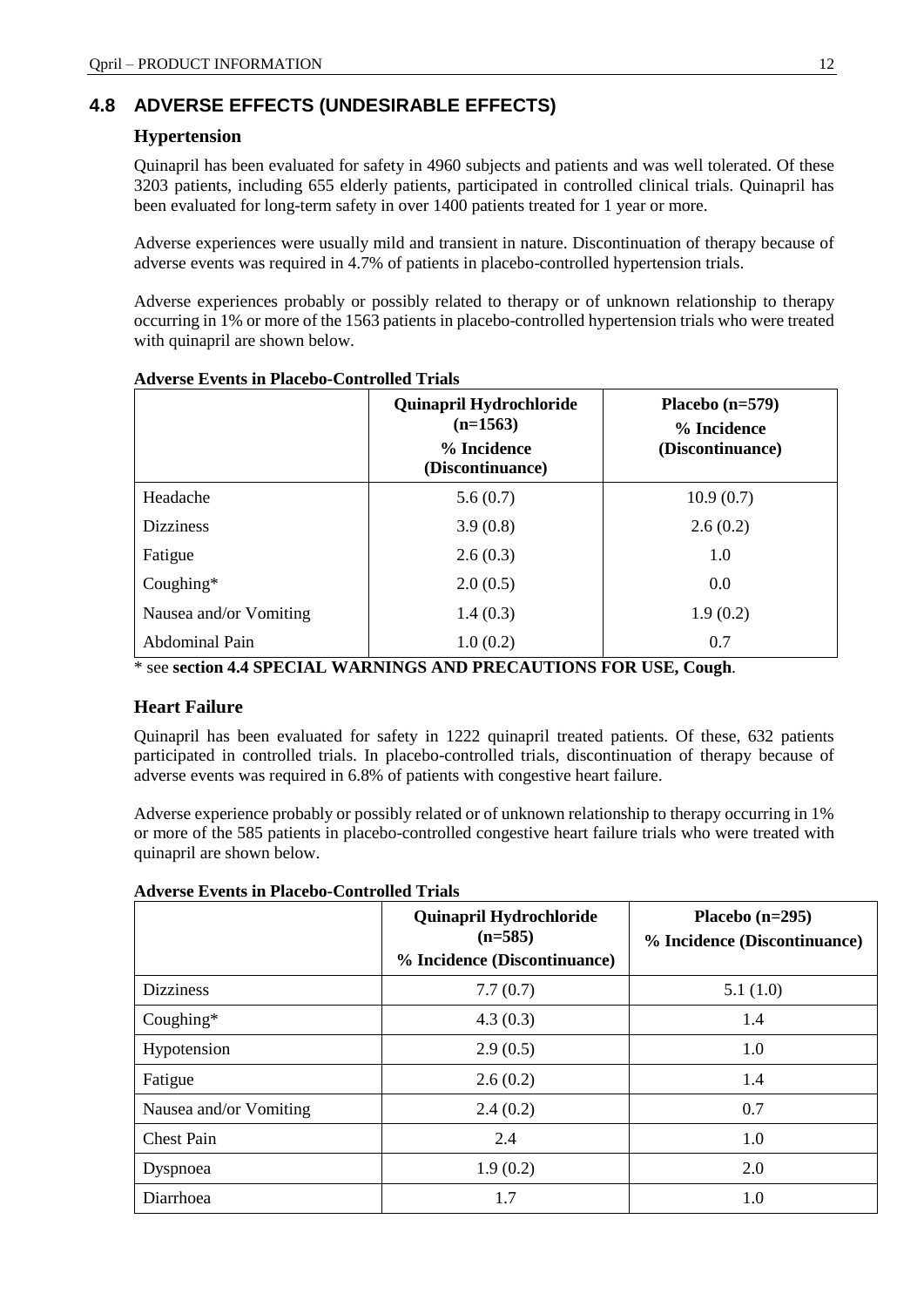|                  | <b>Quinapril Hydrochloride</b><br>$(n=585)$<br>% Incidence (Discontinuance) | Placebo $(n=295)$<br>% Incidence (Discontinuance) |
|------------------|-----------------------------------------------------------------------------|---------------------------------------------------|
| Headache         | 1.7                                                                         | 1.0(0.3)                                          |
| Myalgia          | 1.5                                                                         | 2.0                                               |
| Rash             | 1.4(0.2)                                                                    | 1.0                                               |
| <b>Back Pain</b> | 1.2                                                                         | 0.3                                               |

\* see **section 4.4 SPECIAL WARNINGS AND PRECAUTIONS FOR USE, Cough.**

### **Hypertension and/or Heart Failure**

Clinical adverse experiences probably, possibly or definitely related, or of uncertain relationship to therapy occurring in 0.5 to  $\leq$ 1.0% (except as noted) of the patients with congestive heart failure or hypertension treated with quinapril (with or without concomitant diuretic) in controlled or uncontrolled trials (n=4847) and less frequent, clinically significant events seen in clinical trials or post-marketing experience listed by body system include:

| Blood and lymphatic system<br>disorders:                 | Agranulocytosis, haemolytic anaemia, thrombocytopenia                                                                                                             |
|----------------------------------------------------------|-------------------------------------------------------------------------------------------------------------------------------------------------------------------|
| Cardiac disorders:                                       | Angina pectoris, cardiac rhythm disturbances, cardiogenic shock,<br>heart failure, hyperkalaemia, myocardial infarction, palpitations,<br>tachycardia             |
| Congenital, familial and genetic<br>disorders:           | See CONTRAINDICATIONS and section 4.4 SPECIAL<br><b>WARNINGS AND PRECAUTIONS FOR USE, section 4.6</b><br>FERTILITY, PREGNANCY AND LACTATION, use in<br>pregnancy. |
| Eye disorders:                                           | Amblyopia                                                                                                                                                         |
| Gastrointestinal disorders:                              | Constipation, dry mouth or throat, flatulence, gastrointestinal<br>haemorrhage, pancreatitis                                                                      |
| General disorders and<br>administration site conditions: | Oedema (peripheral and generalised)                                                                                                                               |
| Hepatobiliary disorders:                                 | Hepatitis                                                                                                                                                         |
| Immune system disorders:                                 | Anaphylactoid reactions                                                                                                                                           |
| Infections and infestations:                             | Pharyngitis                                                                                                                                                       |
| Investigations:                                          | Abnormal liver function tests                                                                                                                                     |
| Musculoskeletal and connective<br>tissue disorders:      | Arthralgia                                                                                                                                                        |
| Nervous system disorders:                                | Cerebrovascular accident, somnolence, vertigo                                                                                                                     |
| Psychiatric disorders:                                   | Depression, nervousness                                                                                                                                           |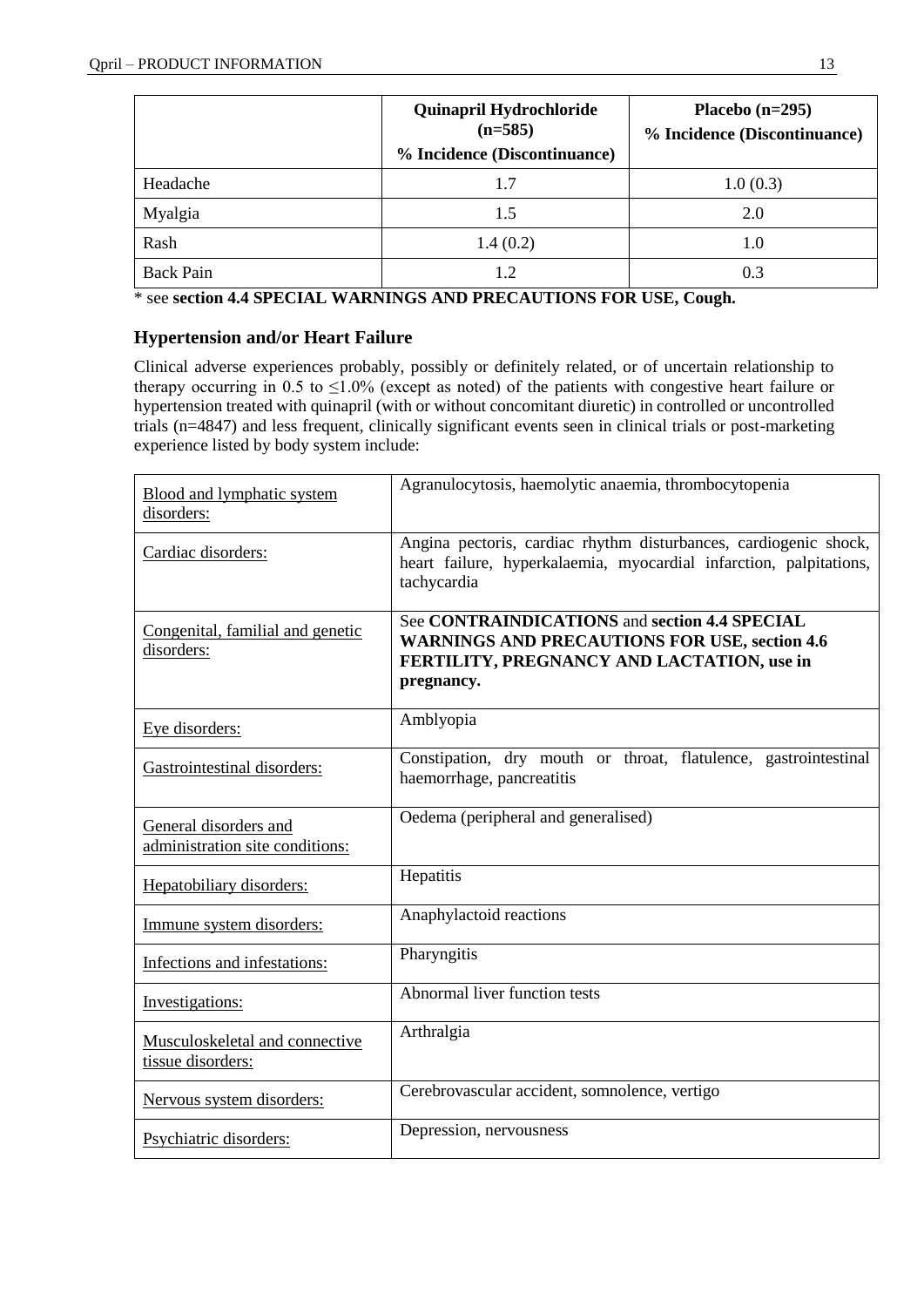| Renal and urinary disorders:                        | Acute renal failure, urinary tract infections, worsening renal failure<br>(see section 4.4 SPECIAL WARNINGS AND PRECAUTIONS<br><b>FOR USE)</b>         |
|-----------------------------------------------------|--------------------------------------------------------------------------------------------------------------------------------------------------------|
| Reproductive system and breast<br>disorders:        | Impotence                                                                                                                                              |
| Respiratory, thoracic and<br>mediastinal disorders: | Eosinophilic pneumonitis                                                                                                                               |
| Skin and subcutaneous tissue.<br>disorders:         | Alopecia, angioedema#, dermatopolymyositis, exfoliative dermatitis,<br>increased perspiration, pemphigus, photosensitivity reaction,<br>pruritus, rash |
| Vascular disorders:                                 | Hypertensive crisis, orthostatic hypotension, syncope, vasodilation                                                                                    |

# Angioedema (0.1%) was reported in patients receiving quinapril. Angioedema associated with laryngeal oedema may be fatal. If angioedema of the face, extremities, lips, tongue, glottis and/or larynx occurs, treatment with quinapril should be discontinued and appropriate therapy instituted immediately (See **section 4.4 SPECIAL WARNINGS AND PRECAUTIONS FOR USE**).

### **Laboratory Findings**

| Haematology:                                  | See section 4.4 SPECIAL WARNINGS AND PRECAUTIONS FOR USE                                                                                                                                                                                                                                                                                                                                                                                        |
|-----------------------------------------------|-------------------------------------------------------------------------------------------------------------------------------------------------------------------------------------------------------------------------------------------------------------------------------------------------------------------------------------------------------------------------------------------------------------------------------------------------|
| Hyperkalaemia:                                | section 4.3 CONTRAINDICATIONS and<br>4.4 SPECIAL<br>section<br>See:<br><b>WARNINGS AND PRECAUTIONS FOR USE</b>                                                                                                                                                                                                                                                                                                                                  |
| <b>Hyponatranemia</b>                         | See section 4.4 SPECIAL WARNINGS AND PRECAUTIONS FOR USE                                                                                                                                                                                                                                                                                                                                                                                        |
| <b>Creatinine and Blood</b><br>Urea Nitrogen: | Increases $(> 1.25$ times the upper limit of normal) in serum creatinine and blood<br>urea nitrogen were observed in 2% and 2%, respectively, of the patients treated<br>with quinapril alone. Increases are more likely to occur in patients receiving<br>concomitant diuretic therapy than in those on quinapril alone. These increases often<br>reversed on continued therapy (see section 4.4 SPECIAL WARNINGS AND<br>PRECAUTIONS FOR USE). |

### **Reporting Suspected Adverse Effects**

Reporting suspected adverse reactions after registration of the medicinal product is important. It allows continued monitoring of the benefit-risk balance of the medicinal product. Healthcare professionals are asked to report any suspected adverse reactions at [www.tga.gov.au/reporting](http://www.tga.gov.au/reporting-problems)[problems.](http://www.tga.gov.au/reporting-problems)

### **4.9 OVERDOSE**

No specific information is available on the treatment of overdosage with quinapril.

### **Signs and Symptoms**

The most likely clinical manifestation would be symptoms attributable to severe hypotension. Survival has been reported in a 24-year old male who presented with acute renal failure after intentionally ingesting 150 to 200mg of quinapril. The patient recovered without haemodialysis.

### **Treatment of Overdosage**

Treatment is symptomatic and supportive, consistent with established medical care. Hypotension would normally be treated by intravenous volume expansion, such as an infusion of normal saline.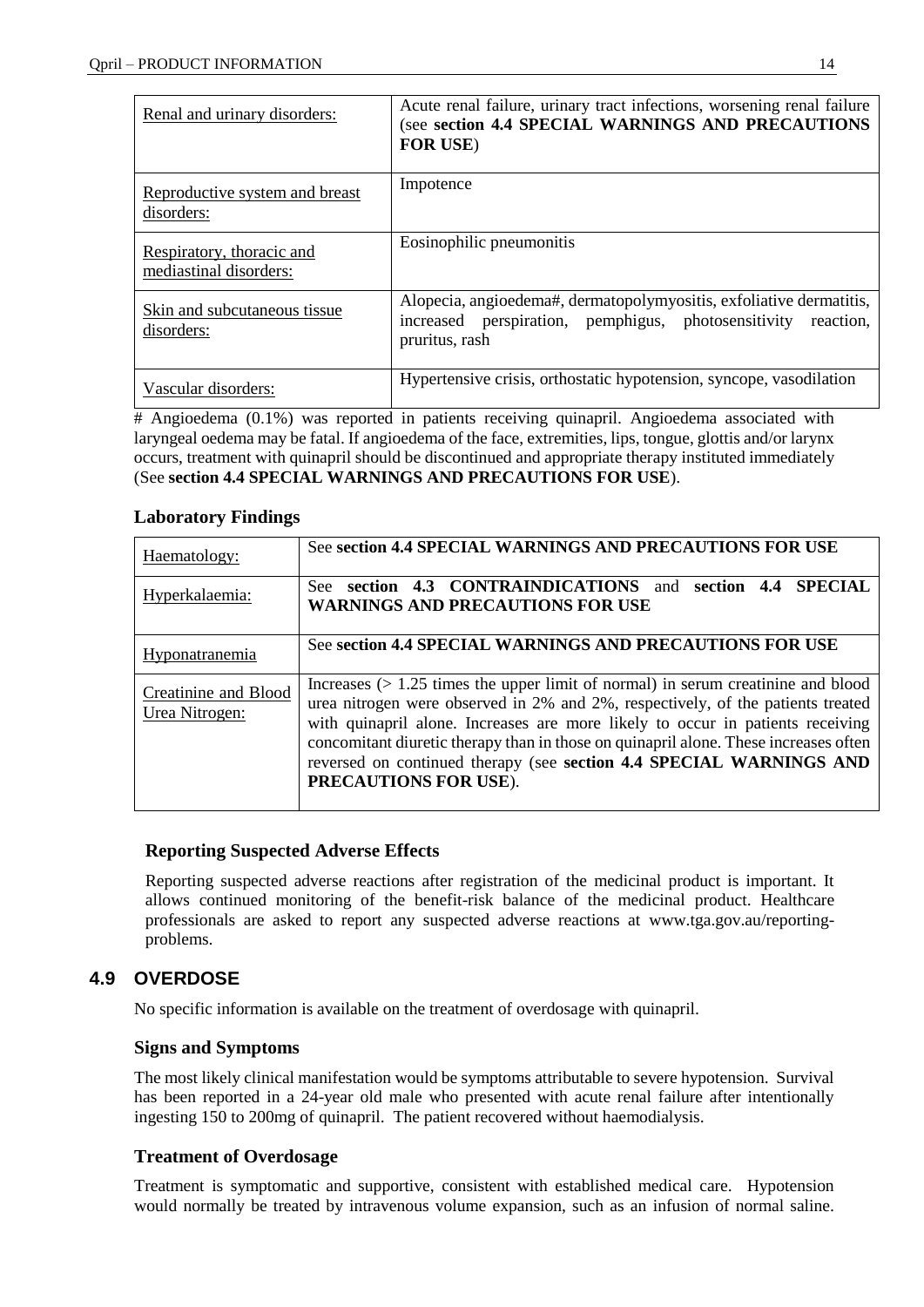Persistent hypotension should be treated by established procedures. Laboratory determinations of serum levels of quinapril and its metabolites are not widely available, and such determinations have, in any event, no established role in the management of quinapril overdose.

No data are available to suggest physiological manoeuvres (e.g. manoeuvres to change pH of the urine) that might accelerate elimination of quinapril and its metabolites would be effective.

Haemodialysis and peritoneal dialysis have little effect on the elimination of quinapril and quinaprilat.

For information on the management of overdose, contact the Poisons Information Centre on 13 11 26 (Australia).

### **5 PHARMACOLOGICAL PROPERTIES**

### **5.1 PHARMACODYNAMIC PROPERTIES**

#### **Mechanism of Action**

Quinapril is de-esterified to the principal metabolite, quinaprilat, which is an inhibitor of ACE activity in human subjects and animals. ACE is a peptidyl dipeptidase that catalyses the conversion of angiotensin I to the vasoconstrictor, angiotensin II. The effect of quinapril in hypertension appears to result primarily from the inhibition of circulating and tissue ACE activity, thereby reducing angiotensin II formation. Quinapril inhibits the elevation in blood pressure caused by intravenously administered angiotensin I, but has no effect on the pressor response to angiotensin II, noradrenaline or adrenaline. Angiotensin II also stimulates the secretion of aldosterone from the adrenal cortex, thereby facilitating renal sodium and fluid reabsorption. Reduced aldosterone secretion by quinapril may result in a small increase in serum potassium. In controlled hypertension trials, treatment with quinapril alone resulted in mean increases in potassium of 0.07 mmol/L (see **section 4.4 SPECIAL WARNINGS AND PRECAUTIONS FOR USE**). Removal of angiotensin II negative feedback on renin secretion leads to increased plasma renin activity (PRA).

Quinapril has been shown to be effective in the treatment of congestive heart failure and hypertension. While the principal mechanism of antihypertensive effect is thought to be through the reninangiotensin-aldosterone system, quinapril exerts antihypertensive actions even in patients with low renin hypertension. Quinapril was an effective antihypertensive in all races studied, although it was somewhat less effective in black patients (usually a predominantly low renin group) than in non-black patients. ACE is identical to kininase II, an enzyme that degrades bradykinin, a potent peptide vasodilator. Bradykinin acts on bradykinin receptors in the vascular endothelium to promote the release of the vasodilators such as nitric oxide and prostacyclin. Whether increased levels of bradykinin play a role in the therapeutic effect of quinapril remains to be elucidated.

ACE inhibitors, including quinapril, may enhance insulin sensitivity.

#### Endothelial Dysfunction:

Endothelial dysfunction is associated with hypertension and heart failure and is considered an important pathophysiological mechanism in cardiovascular disease. Quinapril has been shown to improve endothelium-dependent vasomotor function by mechanisms leading to increased availability of nitric oxide. The clinical significance of improving endothelial function has not yet been established.

In patients with chronic heart failure (New York Heart Association (NYHA) function class III) (n=40), intra-arterial infusion of quinaprilat 1.6  $\mu$ g/min (n=15) significantly increased endothelium mediated flow-dependent dilation (FDD) in the radial artery by  $> 40\%$  (change in FDD: quinapril = 10.2 $\pm$ 0.6%) versus control =  $6.9\pm0.6\%$ ; p<0.01). In a six month placebo-controlled trial (n=105), normotensive patients, with and without a history of hypertension, who were free of left ventricular dysfunction and severe dyslipidaemia and who required percutaneous coronary artery revascularisation, were treated with quinapril 40 mg daily (n=51). There was an endothelium-dependent reduction of acetylcholineinduced intra-arterial vasoconstriction of the coronary arteries  $(4.5\pm3.0\%$  and  $12.1\pm3.0\%$  at  $10^{-6}$  and  $10^{-7}$ <sup>4</sup> mol/L respectively; overall p=0.002) (TREND study). Flow-mediated vasodilation (FMD) of the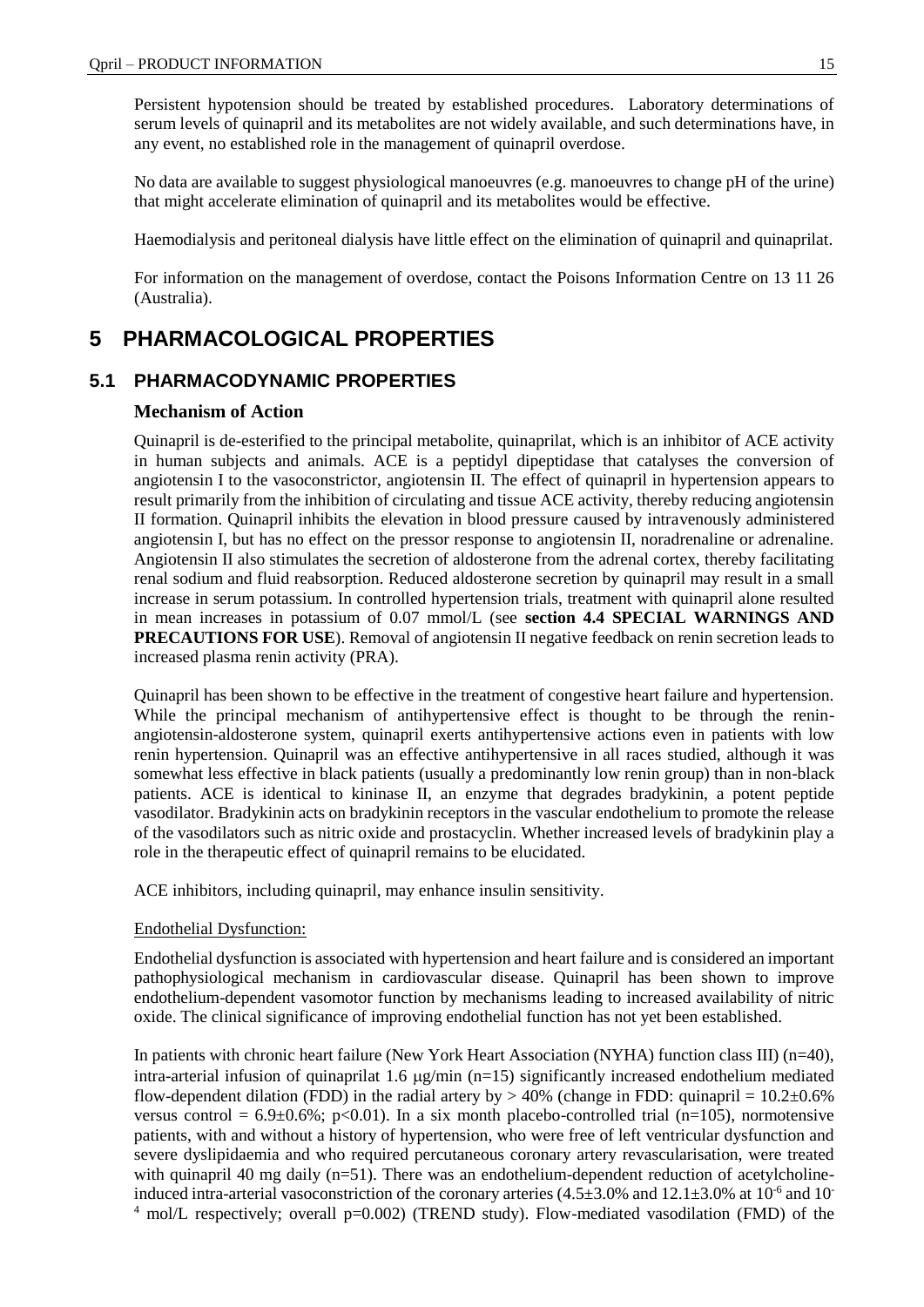brachial artery was significantly increased to 9.1% from a baseline of 7.3% (change in FMD: 1.8  $\pm$ 1.0%; p<0.02) in patients with coronary artery disease treated with quinapril 20 mg daily (n=56) for 8 weeks in a partial-block, cross-over, blinded study of 80 patients comparing the effect of four antihypertensives on brachial flow-mediated vasodilation (BANFF study).

### Clinical Effects:

Single doses of 20 mg of quinapril provide over 80% inhibition of plasma ACE for 24 hours. Inhibition of the pressor response to angiotensin I is shorter-lived, with a 20 mg dose giving 75% inhibition for about 4 hours, 50% inhibition for about 8 hours, and 20% inhibition at 24 hours. With chronic dosing, however, there is substantial inhibition of angiotensin II levels at 24 hours by doses of 20 to 80 mg.

### Hypertension:

Administration of 10 to 40 mg quinapril to patients with essential hypertension results in a reduction of both sitting and standing blood pressure with minimal effect on heart rate. Antihypertensive activity commences within 1 hour with peak effects usually achieved by 2 to 4 hours after dosing. Achievement of maximum blood pressure lowering effects may require 2 weeks of therapy in some patients. At the recommended doses, antihypertensive effects are maintained throughout the 24 hour dosing interval and continue during long-term therapy with no evidence of tolerance.

Haemodynamic assessments in patients with hypertension indicate that blood pressure reduction produced by quinapril is accompanied by a reduction in total peripheral resistance and renal vascular resistance with little or no change in heart rate, cardiac index, renal blood flow, glomerular filtration rate, or filtration fraction.

Use of quinapril with a thiazide diuretic gives a blood-pressure lowering effect greater than that seen with either agent alone.

In patients with hypertension, quinapril 10 to 40 mg was similar in effectiveness to captopril, enalapril, propranolol, and thiazide diuretics.

Therapeutic effects appear to be the same for elderly  $(≥ 65$  years of age) and younger adult patients given the same daily dosages, with no increase in adverse events in elderly patients.

### Heart Failure:

When compared with placebo therapy, quinapril administration to patients with congestive heart failure in most controlled studies has prolonged exercise time only modestly, or not at all. On the other hand, the cessation of quinapril therapy in patients stabilised on this therapy together with diuretic therapy has been shown to result in progressive clinical deterioration in the control of heart failure. While some short-term placebo controlled studies have demonstrated significant improvements in NYHA functional class with quinapril therapy, other studies have not. In longer term but controlled studies, more consistent improvements in NYHA functional class with quinapril therapy have been demonstrated. There is a lack of data to support an improved prognosis in congestive heart failure. The effects of quinapril on long-term mortality in heart failure have not been evaluated.

### **Clinical Trials**

No data available.

### **5.2 PHARMACOKINETIC PROPERTIES**

The pharmacokinetics of quinapril and quinaprilat are linear over a single-dose range of 5 to 80 mg doses and 40 to 160 mg in multiple daily doses.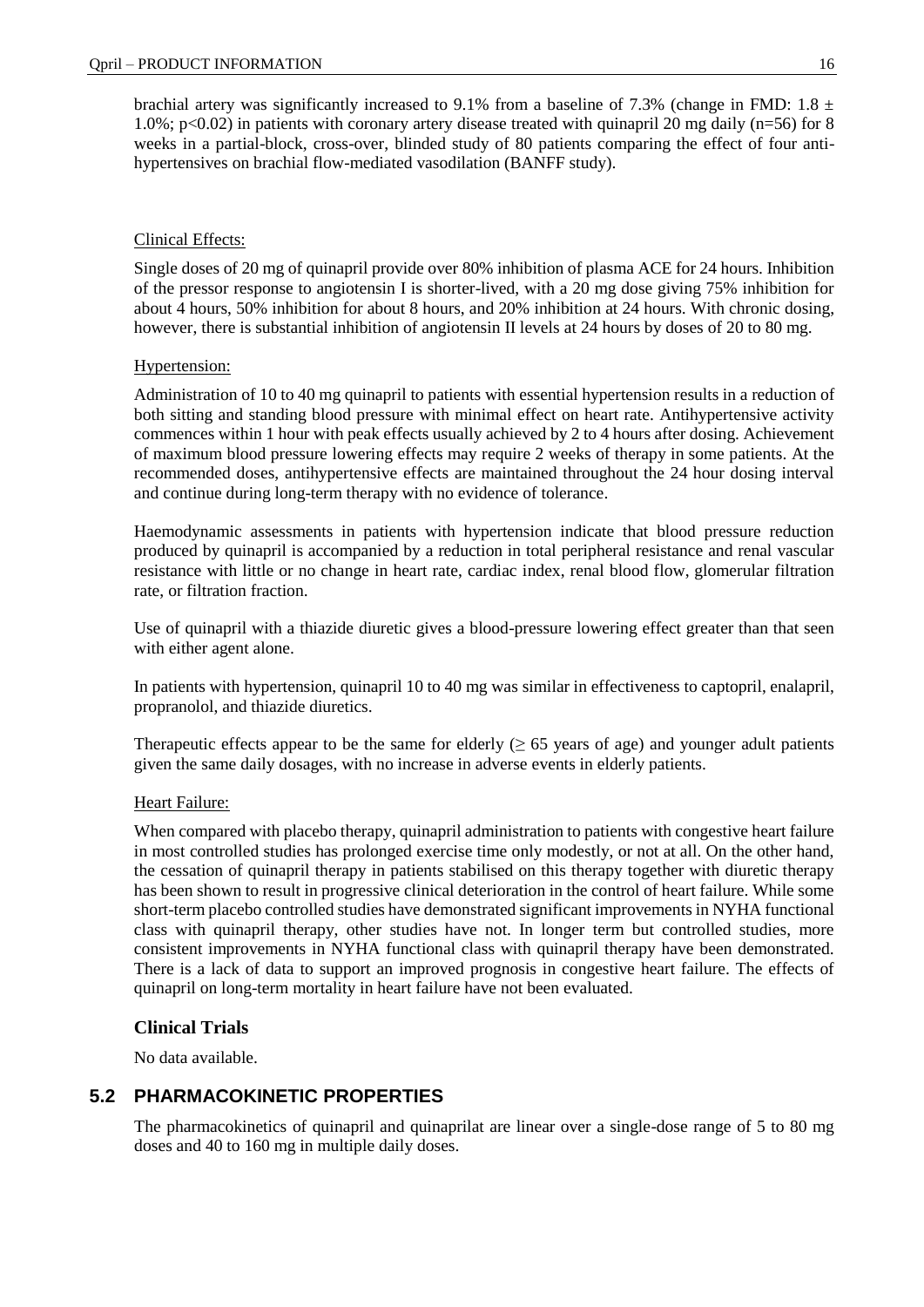### **Absorption**

Following oral administration of 20 mg quinapril tablets, median  $T_{\text{max}}$  was 0.37 hours with a range of 0.33 to 1.35 hours. Based on recovery of quinapril and its metabolites in urine, the extent of absorption is at least 60%. The rate and extent of quinapril absorption are diminished moderately (approximately 25 to 30%) when quinapril tablets are administered during a high-fat meal.

### **Distribution**

Approximately 97% of either quinapril or quinaprilat circulating in plasma is bound to proteins.

### **Metabolism**

Following absorption, quinapril is de-esterified to its major active metabolite, quinaprilat (about 38% of oral dose), and to other minor inactive metabolites. Following multiple oral dosing of quinapril, there is an effective accumulation half-life of quinaprilat of approximately 3 hours, and peak plasma quinaprilat concentrations are observed approximately 2 hours post-dose.

### **Excretion**

Quinaprilat is eliminated primarily by renal excretion, up to 96% of an IV dose. It has an apparent elimination half-life in plasma of approximately 2 hours representing the clearance of the free quinaprilat from the plasma and a prolonged terminal phase with a half-life of 25 hours thought to reflect the slow release of quinaprilat from ACE.

#### Special Populations

#### *Renal Impairment:*

In patients with renal insufficiency, the elimination half-life of quinaprilat increases as creatinine clearance decreases. There is a linear correlation between plasma quinaprilat clearance and creatinine clearance. In patients with end-stage renal disease, chronic haemodialysis or continuous ambulatory peritoneal dialysis has little effect on the elimination of quinapril and quinaprilat. A study in 20 patients with renal impairment (creatinine clearance 12 to 119 mL/min/1.73 m<sup>2</sup>) showed alterations in both quinapril and quinaprilat pharmacokinetics. The  $C_{\text{max}}$  and AUC for quinapril were greater in patients with renal impairment and the elimination half-life tended to be longer. However, these changes were small and probably not clinically important. The pharmacokinetic data for quinaprilat were markedly different. C<sub>max</sub>, AUC and the elimination half-life all increased as renal impairment became greater. When the creatinine clearance was below 40 mL/min/1.73  $m^2$ , trough levels of quinaprilat were markedly increased. The elimination half-life increased from 2 to 4 hours as creatinine clearance fell from 120 to 40 mL/min/1.73  $m^2$  and increased further to 12 to 14 hours when creatinine was 12  $mL/min/1.73 m<sup>2</sup>$ . Thus, if a person has a creatinine clearance below 40 mL/min/1.73 m<sup>2</sup>, then it is likely that quinaprilat will accumulate and quinapril therapy should be started at a low dose and gradually titrated upward. If creatinine clearance is greater than  $40 \text{ mL/min} / 1.73 \text{ m}^2$ , quinapril and quinaprilat are unlikely to accumulate (**section 4.4 SPECIAL WARNINGS AND PRECAUTIONS FOR USE, Impaired Renal Function** and **section 4.2 DOSE AND METHOD OF ADMINISTRATION, Use in Renal Impairment**).

#### *Hepatic Impairment:*

The elimination half-life of quinapril was found to have doubled in patients with hepatic impairment from alcoholic cirrhosis when compared to age-matched healthy volunteers. This indicates that liver metabolism is an important facet of quinapril metabolism. There was no alteration in the elimination half-life of quinaprilat probably because renal excretion is its principal route of elimination. The plasma quinaprilat levels, were, however, lower than in matched controls. These results suggested that not only the rate but also the extent of the conversion of quinapril to quinaprilat was impaired. Particularly in patients with severe hepatic insufficiency there may be a reduction in efficacy of quinapril due to failure of conversion to the active metabolite. Quinaprilat concentrations are reduced in patients with alcoholic cirrhosis due to impaired deesterification of quinapril (see **section 4.4 SPECIAL WARNINGS AND PRECAUTIONS FOR USE, Use in Hepatic Impaired**).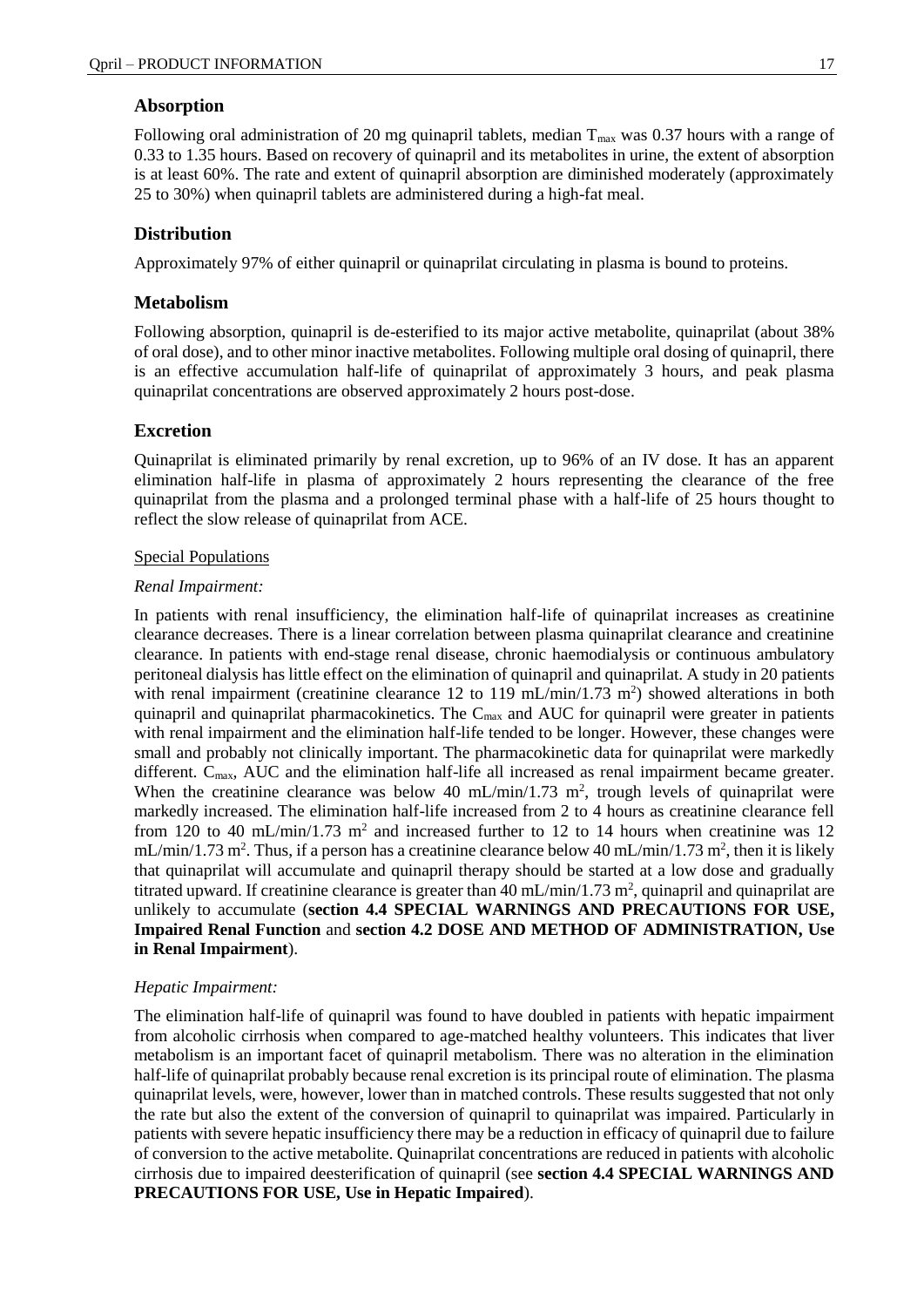### *Cardiac Impairment:*

The presence of mild to moderate congestive heart failure *per se* appears to have minimal effect on the pharmacokinetics of quinaprilat, except in so far that congestive heart failure may be associated with renal failure. Dosing of quinapril in patients with congestive heart failure should be based on their renal function.

#### *Elderly Patients: (≥ 65 years)*

Elimination of quinaprilat is reduced in elderly patients ( $\geq 65$  years); this reduction is attributable to a decrease in renal function (see **section 4.4 SPECIAL WARNINGS AND PRECAUTIONS FOR USE, Use in the Elderly** and **section 4.2 DOSE AND METHOD OF ADMINISTRATION, Use in the Elderly**) and not to age itself.

Studies in rats indicate that quinapril and its metabolites do not cross the blood-brain barrier.

### **5.3 PRECLINICAL SAFETY DATA.**

### **Genotoxicity**

Neither quinapril nor quinaprilat are mutagenic in the Ames bacterial assay with or without metabolic activation. Quinapril was also negative in the following genetic toxicological studies: *in vitro* mammalian cell point mutation, sister chromatid exchange in cultured mammalian cells, micronucleous test with mice, *in vitro* chromosome aberration with V79 cultured lung cells and an *in vivo* cytogenetic study with rat bone marrow.

### **Carcinogenicity**

At least one other ACE inhibitor has caused an increase in the incidence of oxyphilic renal tubular cells and oncocytomas in rats. The potential of ACE inhibitors to cause this effect in man is unknown. Moreover, the progression of oxyphilic cells to oncocytomas is rare in humans and when it does occur, it is considered to be benign.

Quinapril hydrochloride was not carcinogenic in mice or rats when given in doses up to 75 or 100 mg/kg/day for 104 weeks. Female rats given the highest dose level have an increased incidence of mesenteric lymph node haemangiomas and skin/subcutaneous lipomas.

### **6 PHARMACEUTICAL PARTICULARS**

### **6.1 LIST OF EXCIPIENTS**

QPRIL tablets also contain the following inactive excipients: microcrystalline cellulose, lactose monohydrate, magnesium oxide, crospovidone, magnesium stearate and Opadry YS-1-17164.

### **6.2 INCOMPATIBILITIES**

Incompatibilities were either not assessed or not identified as part of the registration of this medicine.

### **6.3 SHELF LIFE**

In Australia, information on the shelf life can be found on the public summary of the Australian Register of Therapeutic Goods (ARTG). The expiry date can be found on the packaging.

### **6.4 SPECIAL PRECAUTIONS FOR STORAGE**

Store below 25°C.

### **6.5 NATURE AND CONTENTS OF CONTAINER**

Container type: Blister packs of. Pack sizes: 30, 60\* or 100\* tablets Some strengths, pack sizes and/or pack types may not be marketed.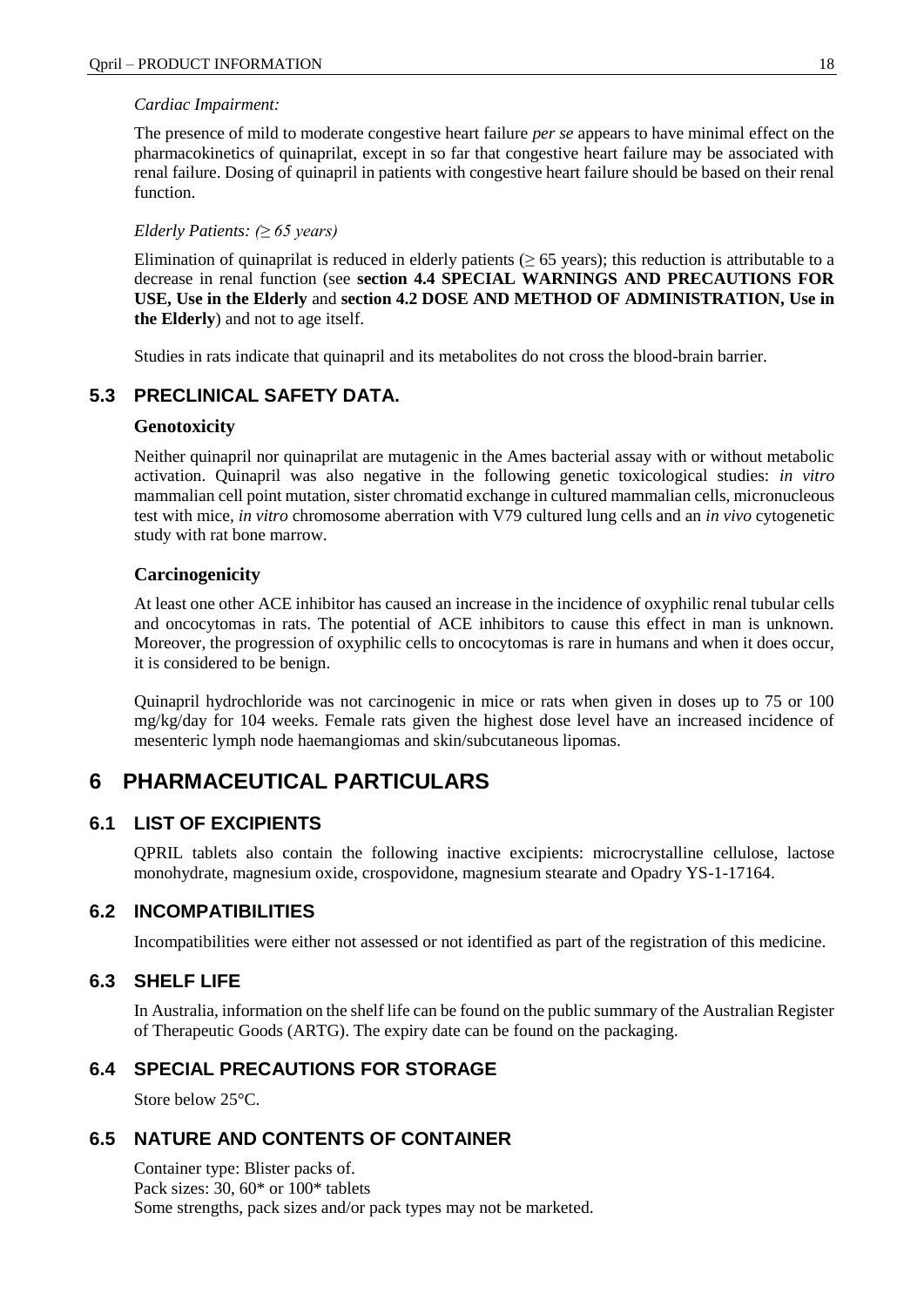### **6.6 SPECIAL PRECAUTIONS FOR DISPOSAL**

In Australia, any unused medicine or waste material should be disposed of in accordance with local requirements.

### **6.7 PHYSICOCHEMICAL PROPERTIES**

QPRIL tablets contain the hydrochloride salt of quinapril, the ethyl ester of a nonsulfhydryl, angiotensin-converting enzyme (ACE) inhibitor, quinaprilat.

Quinapril hydrochloride is a white to off-white amorphous powder that is freely soluble in aqueous solvents. The drug molecule contains three chiral centres but is present as the pure S-S-S-stereoisomer.

### **Chemical Structure**



### **Chemical name**

2-(S)-[N-[[1-ethoxycarbonyl]-3-phenylpropyl]-(S)-alanyl]-1,2,3,4-tetrahydro-3-(S) isoquinolinecarboxylic acid, monohydrochloride

### **Molecular formula**

 $C_{25}H_{30}N_2O_5$ . HCl

Molecular weight 475.0

### **CAS Number**

82586-55-8.

### **7 MEDICINE SCHEDULE (POISONS STANDARD)**

S4 (Prescription Only Medicine)

### **8 SPONSOR**

### **Alphapharm Pty Limited**

Level 1, 30 The Bond 30 – 34 Hickson Road Millers Point NSW 2000

[www.mylan.com.au](http://www.mylan.com.au/)

### **9 DATE OF FIRST APPROVAL**

10/09/2004.

### **10 DATE OF REVISION**

12 November 2019